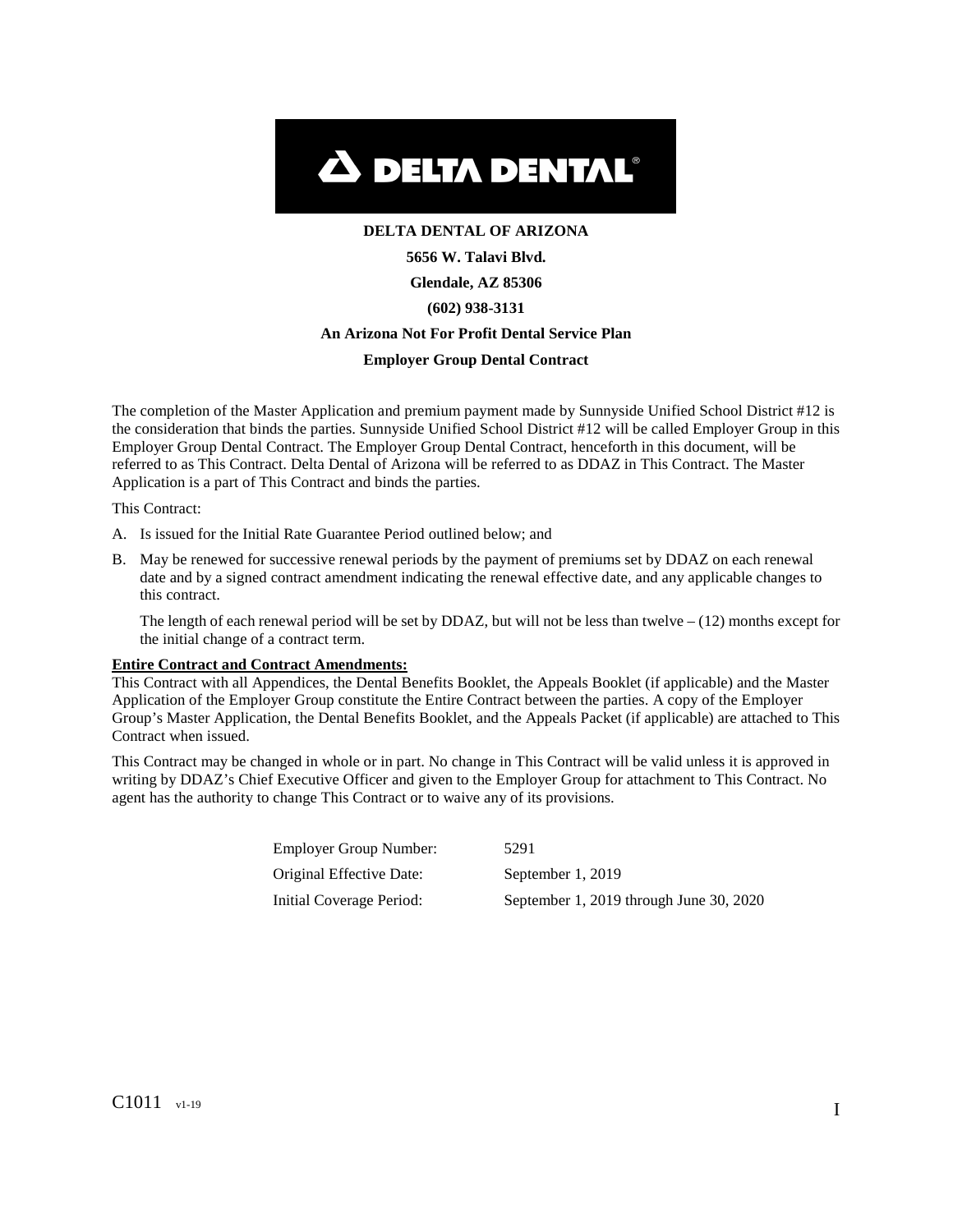# DELTA DENTAL OF ARIZONA 5656 W. Talavi Blvd. Glendale, AZ 85306

#### **Employer Group Dental Contract**

This Employer Group Dental Contract includes the following Appendices: Summary of Benefits Appendix A: **Employer Group Specifications** Appendix B: Funding Agreement Appendix C:

Delta Dental of Arizona and the Employer Group agree to comply with all provisions set forth in This Employer Group Dental Contract.

#### **AUTHORIZED SIGNATURES**

Sunnyside Unified School District #12 By: Debra Bergman, Ed.D.

Title: Chief Human Resources Organization Development Officer

Date: May 13, 2019

Delta Dental of Arizona

By: R. Allan Allford

President/CEO Tille:

Date: May 13, 2019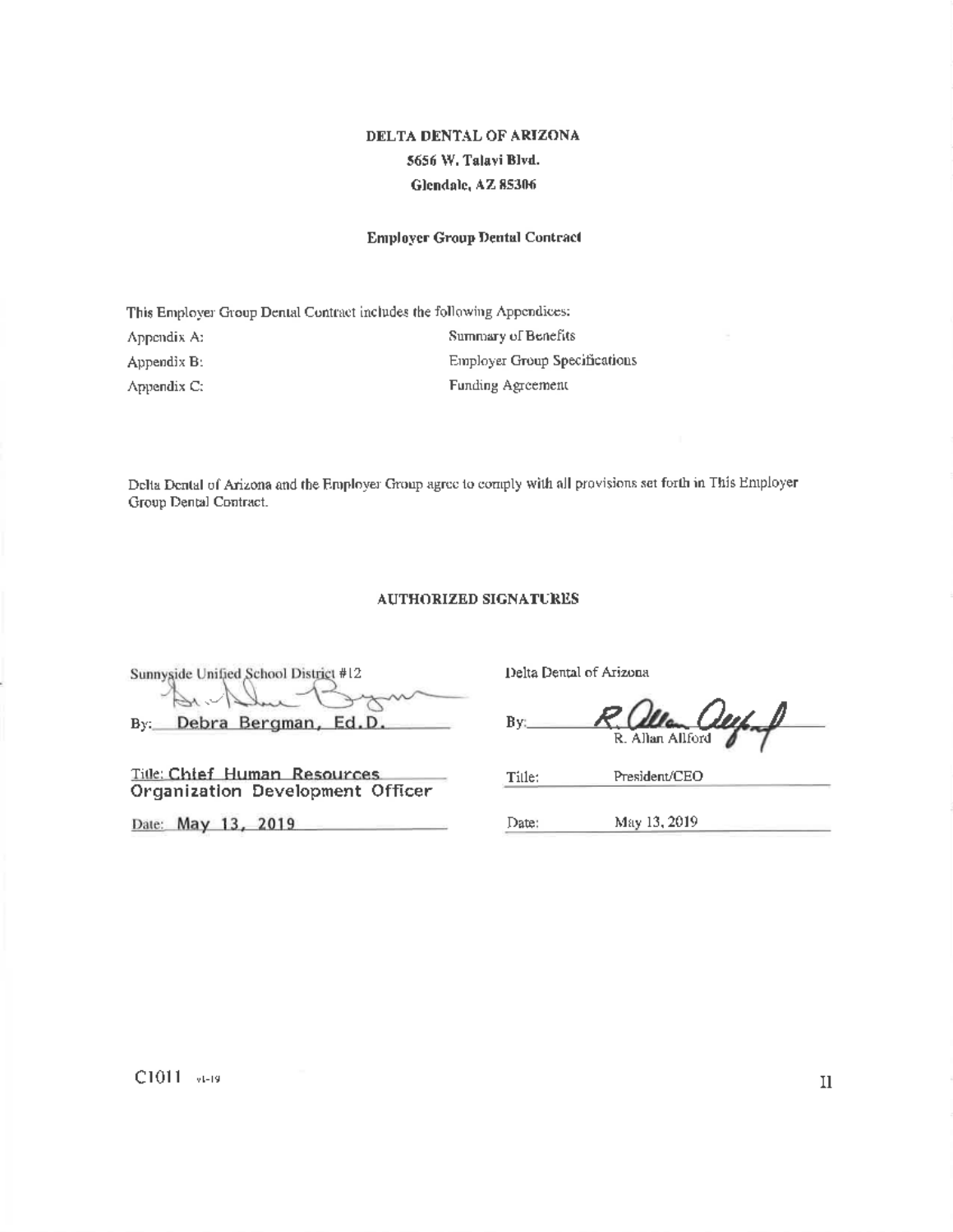# **TABLE OF CONTENTS**

|                                                                          | $\blacksquare$ |
|--------------------------------------------------------------------------|----------------|
|                                                                          | $\mathbf{2}$   |
| REQUIREMENTS FOR ELIGIBILITY                                             | $\overline{2}$ |
| EFFECTIVE DATE OF COVERAGE                                               | $\overline{4}$ |
| ADDITIONAL INFORMATION ON COVERAGE AND<br>EFFECTIVE DATES FOR ENROLLMENT | $\overline{4}$ |
| <b>TERMINATION OF COVERAGE</b>                                           | 5              |
| <b>COVERAGE AFTER TERMINATION</b>                                        | 6              |
|                                                                          | -7             |
| RESPONSIBILITIES OF THE EMPLOYER GROUP                                   | 7              |
| <b>RESPONSIBILITIES OF DDAZ</b>                                          | 8              |
|                                                                          | 11             |
| <b>NETWORK PROVISIONS</b>                                                | 11             |
| PROVISIONS REQUIRED BY LAW (CLAIMS FILING AND APPEALS)                   | 12             |
|                                                                          | 14             |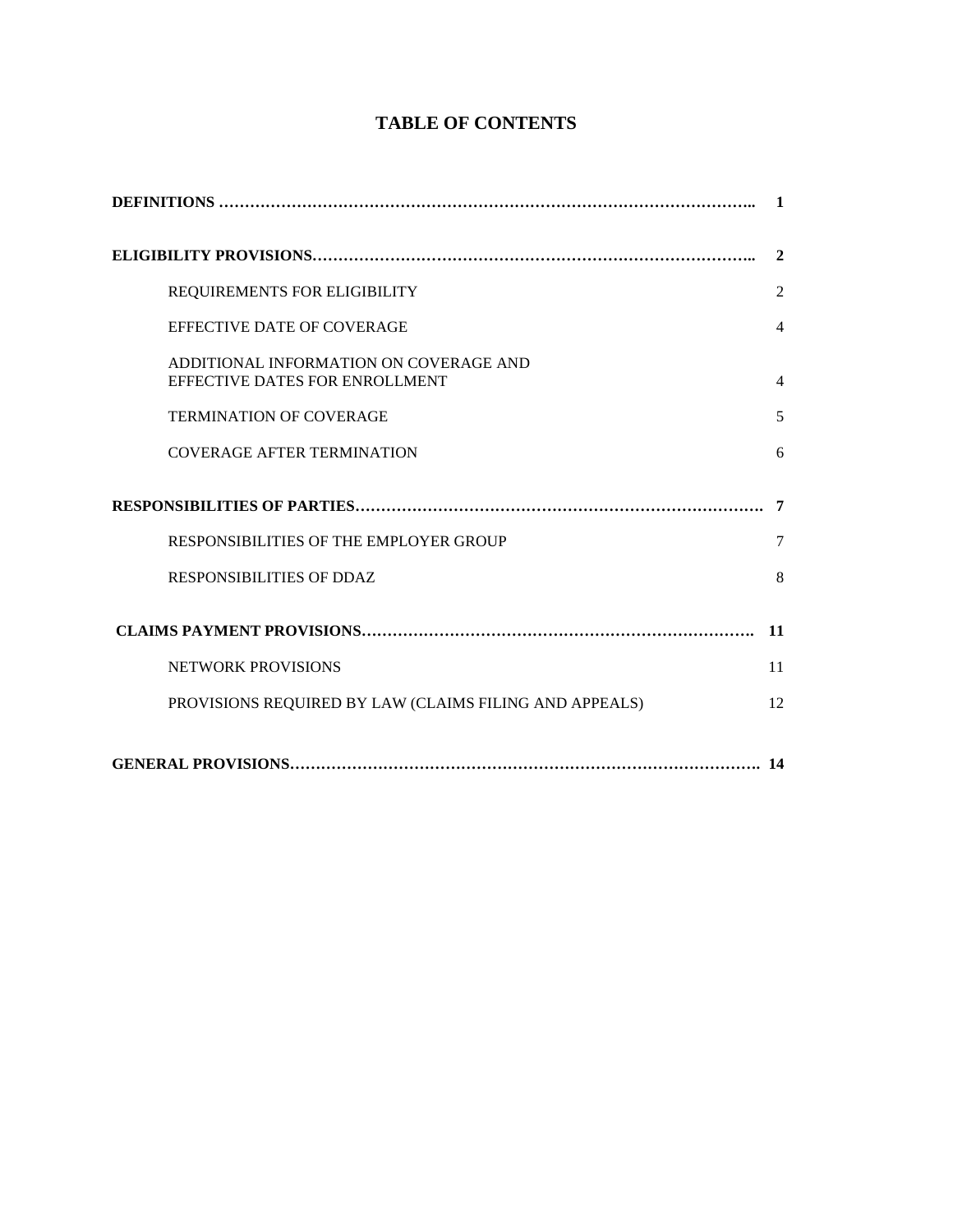## **DEFINITIONS**

The following terms, words and phrases will, for purposes of This Contract be defined as follows:

*Allowable Charge(s)* are determined as follows for the **PPO plus Premier Plan:**

*Delta Dental PPO Network***;** The lesser of the Participating Dentist's billed charges or the PPO Table of Allowance for services rendered. A Participating Dentist will not charge a Covered Person more than the Allowable Charge(s).

*Delta Dental Premier Network***;** The lesser of the Participating Dentist's filed fee, billed charges or the Premier Maximum Reimbursable Amount for services rendered. A Participating Dentist will not charge a Covered Person more than the Allowable Charge(s).

*Non-Contracted Dentist;* The lesser of the dentist's billed charges or Non-Participating Dentist Table of Allowance. DDAZ will pay the Covered Person the Allowable Charge(s). A Covered Person will be responsible for the full cost of treatment.

*Benefit Waiting Period;* is the period that must pass after the person is a covered Subscriber but before benefits will be paid for certain procedures or categories of expense*.*

*Benefit Year;* is the time period for which benefits are paid, time limitations are tracked, and the deductibles and maximum benefits are applied. A Benefit Year can be either a calendar year or Employer Group Contract Year. See Appendix A for the Benefit Year that applies in This Contract.

*Change in Family Status;* includes marriage, birth, or adoption of a child, divorce, or legal separation, loss of employment by a spouse, and death of an employee, spouse, or child.

*Contract Year;* is the twelve (12) month period beginning on the effective date of This Contract and each yearly period thereafter. This Contract is for one (1) year renewable terms. At any renewal period any portion of This Contract may be amended, particularly the Benefit Provisions and rates. The twelve (12) month period for each Contract Year is included in Appendix A.

*Covered Person;* is an eligible employee or dependent insured under This Contract who has satisfied the eligibility requirements as outlined in Appendix B of This Contract*.*

*Covered Services;* include Dental Services rendered by eligible providers to the extent that the benefit plan provides payment for those services after any Benefit Waiting Period has been satisfied. See the Summary of Benefits in the Dental Benefits Booklet and Appendix A of This Contract.

*DDAZ;* means Delta Dental of Arizona.

*Deductible;* is the amount of covered dental expenses that the Subscriber pays before the dental benefits are payable, and applies to each Covered Person per Benefit Year. Only fees charged for covered dental services will apply to the Deductible. Refer to the Dental Benefits Booklet for a more detailed description of the deductible and how it is applied.

*Dentist***:** A natural person licensed to practice dentistry within the jurisdiction in which the service was provided.

*Dental Plan;* includes the dental care benefits provided by DDAZ in accordance with This Contract and described in the Dental Benefits Booklet.

*Eligibility Waiting Period;* is the period that must pass before the eligible employee is covered as a Subscriber for benefits under the terms of This Contract. Refer to Appendix B of This Contract for the eligibility waiting period.

*Enrollment Date;* is the Subscriber's effective date of coverage under This Contract or, if earlier, the first day of the waiting period for such coverage.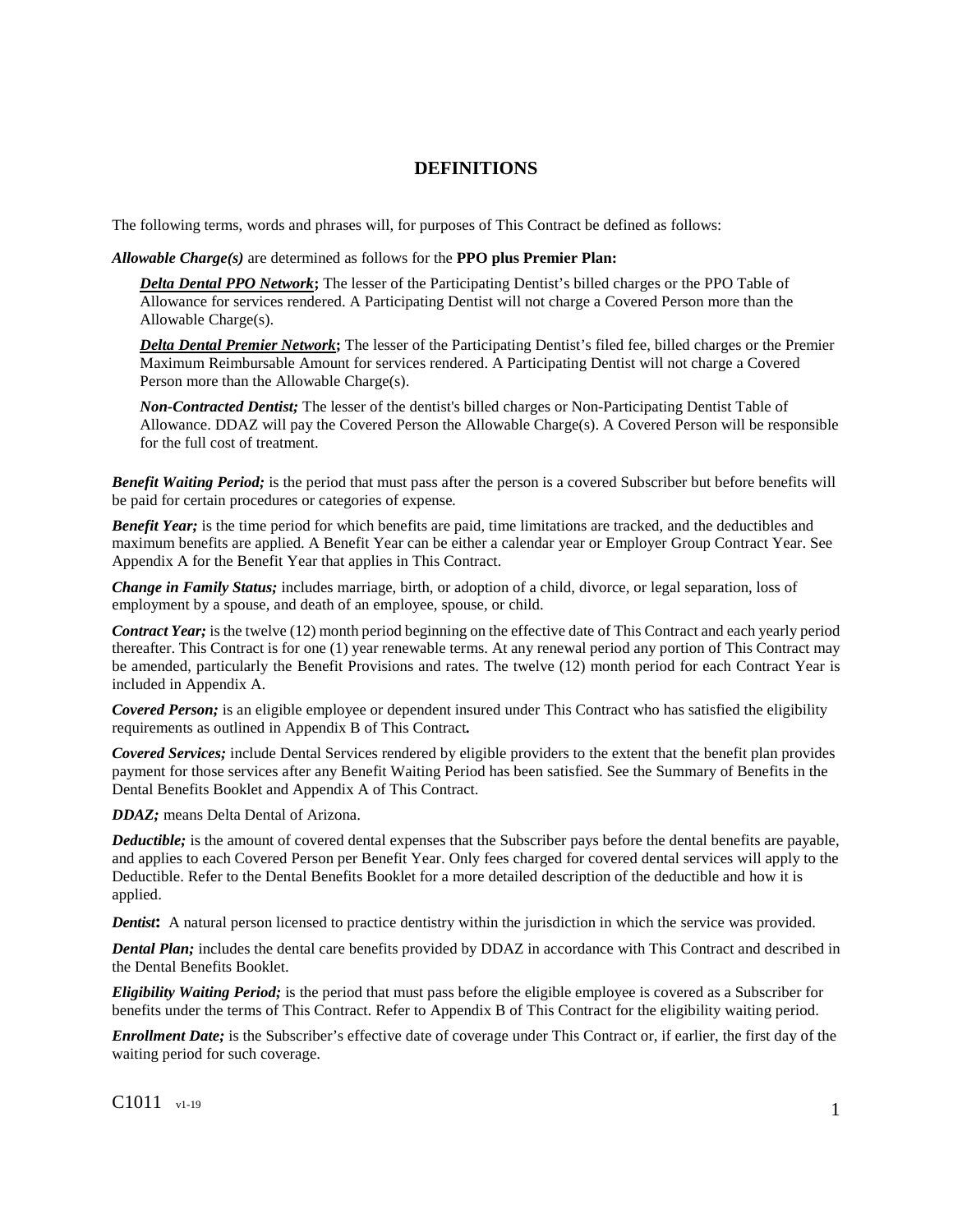*Maximum Reimbursable Amount;* is the applicable maximum dollar amount paid by DDAZ toward the cost of dental care incurred by an individual or family. Delta Dental calculates the applicable Maximum Reimbursable Amount provided by contracting dentists to Delta Dental.

*Non-Participating Dentist Table of Allowance;* means the fixed dollar maximums paid by DDAZ for services rendered by a Dentist who is not a Participating Dentist with Delta Dental*.* 

*Open Enrollment;* is the annual one-month period before the beginning of any Contract Term allowing an Eligible Employee*,* who initially waived coverage, to become an enrolled Subscriber and/or enroll their Eligible Dependents.

*Participating Dentist;* is a Dentist who has signed an agreement with DDAZ.

*PPO Table of Allowance;* means the fixed dollar maximums paid by DDAZ for services rendered by a Participating Dentist in the Delta Dental PPO Network.

*Predetermination of Benefits;* is a statement of costs submitted prior to dental care and treatment. In this process, DDAZ will verify eligibility and determine the amount of benefits to be paid under this contract and provide that estimate to the Subscriber.

**This Contract;** means this written agreement, (including all Appendices, The Master Application, the Dental Benefits Booklet, the Appeals Packet (if applicable) and any amendments) between the Employer Group and DDAZ.

## **ELIGIBILITY PROVISIONS:**

## **REQUIREMENTS FOR ELIGIBILITY:**

## **EMPLOYER GROUP CONTRIBUTION:**

When the Employer Group makes a contribution toward the employee and/or dependent premium, this amount will be shown as a percentage and is stated in Appendix B of This Contract*.* 

#### **MINIMUM PARTICIPATION REQUIREMENTS:**

The Employer Group will maintain a minimum number of all eligible employees enrolled in this Employer Group Dental Plan. This amount will be shown as a percentage and is stated in Appendix B of This Contract.

#### **DUAL-COVERAGE:** An

individual cannot be enrolled as a Subscriber and a dependent under the same DDAZ Employer Group Dental Contract. However, an individual may be covered as a Subscriber under one (1) DDAZ Employer Group Dental Contract and as a dependent under a different DDAZ Employer Group Dental Contract (Refer to the Coordination of Benefits section of This Contract and the Dental Benefits Booklet). No one can be insured as a dependent of more than one (1) insured individual within the same Employer Group Dental Contract. A dependent may be covered under two (2) different Employer Group Dental Contracts with DDAZ.

#### **REHIRED SUBSCRIBERS:**

Unless stated differently in Appendix B of This Contract, a Subscriber rehired up to twelve (12) months following the date of termination may rejoin the Plan with no eligibility waiting period. If the Subscriber is reinstated during the same Benefit Year in which the termination occurred, any Deductibles and Maximums met before termination will be applied. Any benefit waiting periods or portions of benefit waiting periods that have been satisfied will be credited. A Subscriber rehired twelve (12) months or later from the date of termination must meet the same requirements as a new employee. The date of rehire will become the date of hire.

#### **UNDERWRITING REQUIREMENTS:**

The Employer Group agrees to comply with the underwriting requirements that DDAZ reasonably requires from time to time. DDAZ will give the Employer Group sixty (60) days notice of any changes.

#### **ELIGIBLE EMPLOYEES:**

An employee may be covered under this program:

C1011  $_{\rm v1-19}$  2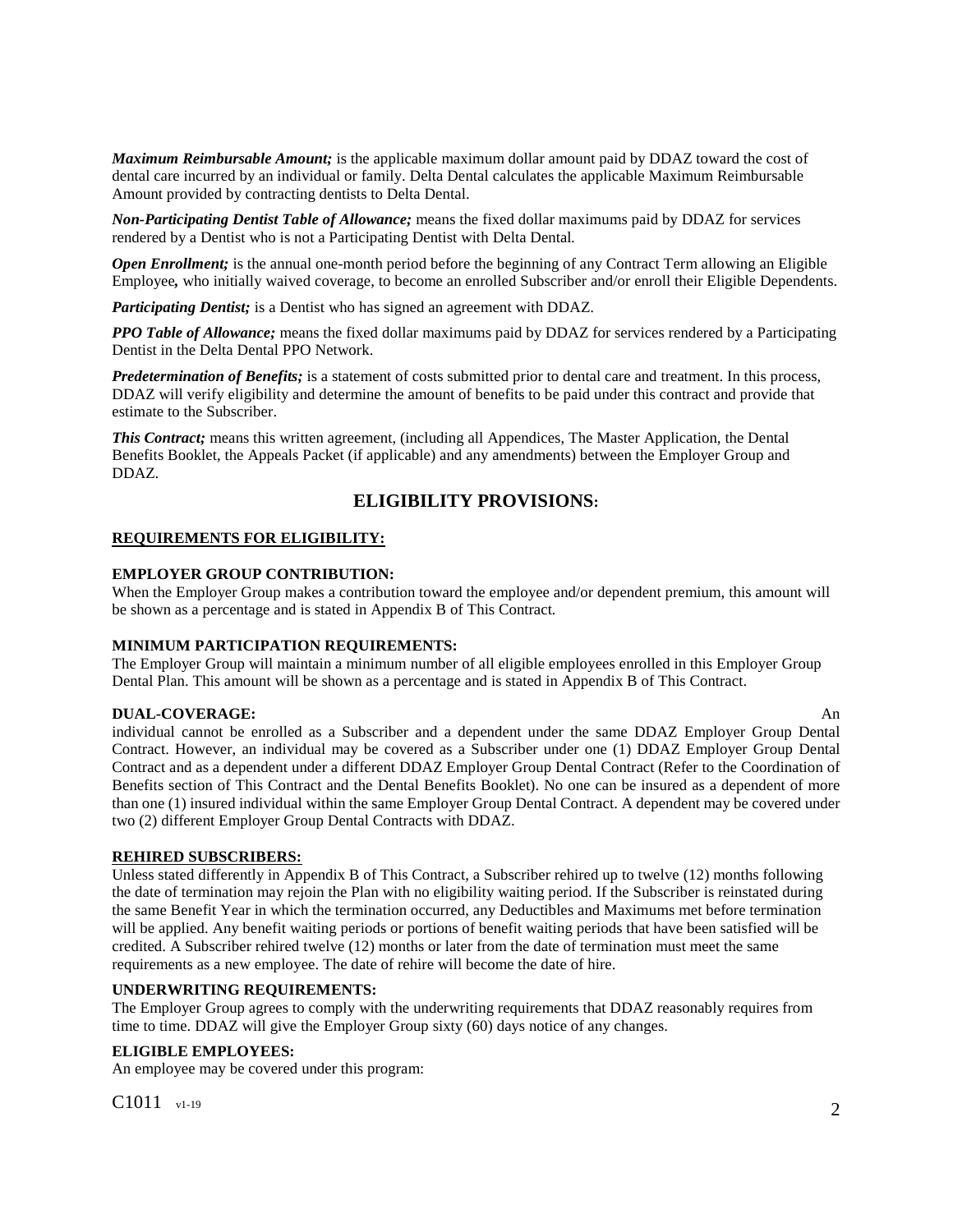- A. While he/she is a regular employee in a class of eligible employees which is defined and included in This Contract; and/or
- B. While he/she is a full-time regular employee of the Employer Group, who works a required number of hours per week as stated in This Contract.

Temporary or seasonal employees are not eligible for coverage in This Contract. The specific Employer Group definitions of eligible employees are included in Appendix B.

#### **RETIRED EMPLOYEES:**

Retired employees are an eligible class of employees ONLY if requested on the Employer Group Dental Master Application, approved by DDAZ, and stated in Appendix B of This Contract.

The Employer Group must provide DDAZ with a complete description of the conditions that employees must meet to qualify for retiree benefits. Retired employees are eligible for coverage only when the requirements established by the Employer Group for retiree benefits have been met. If retiree coverage is added to This Contract at a later date, only those who retire after the effective date will be eligible for coverage.

The retiree should have been continuously covered under This Contract prior to retirement. The relationship with the Employer Group will be considered severed when the retiree terminates coverage with the Employer Group and no longer receives benefits from that Employer Group. In that event the retiree will no longer be considered benefits eligible under This Contract.

## **ELIGIBLE DEPENDENTS:**

If the Subscriber is covered, the following dependents may be covered under this program:

- A. A Subscriber's lawful spouse; and
- B. A Subscriber's children under the age limits noted in the Summary of Benefits or those of your spouse, including;
	- 1. Newborn children;
	- 2. Step-children;
	- 3. Persons under legal guardianship substantiated by a court order;
	- 4. Legally adopted children;
	- 5. Children placed for foster care; and
	- 6. Children placed for adoption with the Subscriber in accordance with applicable state or federal law.

The dependent age limitation for this Employer Group is included in Appendix B.

**Handicapped Dependents;** A Subscriber's dependent Child over the limiting age as noted in the Summary of Benefits may continue to be eligible as dependents, if they are incapable of self-sustaining employment because of physical or mental incapacity that began before the limiting age, and are dependent on the Subscriber for their support and maintenance. Proof of incapacity must be provided to DDAZ and your employer within thirty-one (31) days of a request, but not more frequently than once per year following the child reaching the applicable limiting age.

**Military Status;** No children who are on active duty in military service are eligible for coverage under this contract.

## **EFFECTIVE DATE OF COVERAGE:**

#### **ELIGIBLE SUBSCRIBERS:**

Subscribers are covered under this program:

- A. After completion of the eligibility waiting period as stated in Appendix B of This Contract.
- B. When the Subscriber completes the DDAZ approved enrollment form required by This Contract and the Employer Group sends the enrollment form with the required monthly premium payments to DDAZ.
- C. After the benefit waiting period, if applicable, has been satisfied. The benefit waiting periods are stated in Appendix A of This Contract.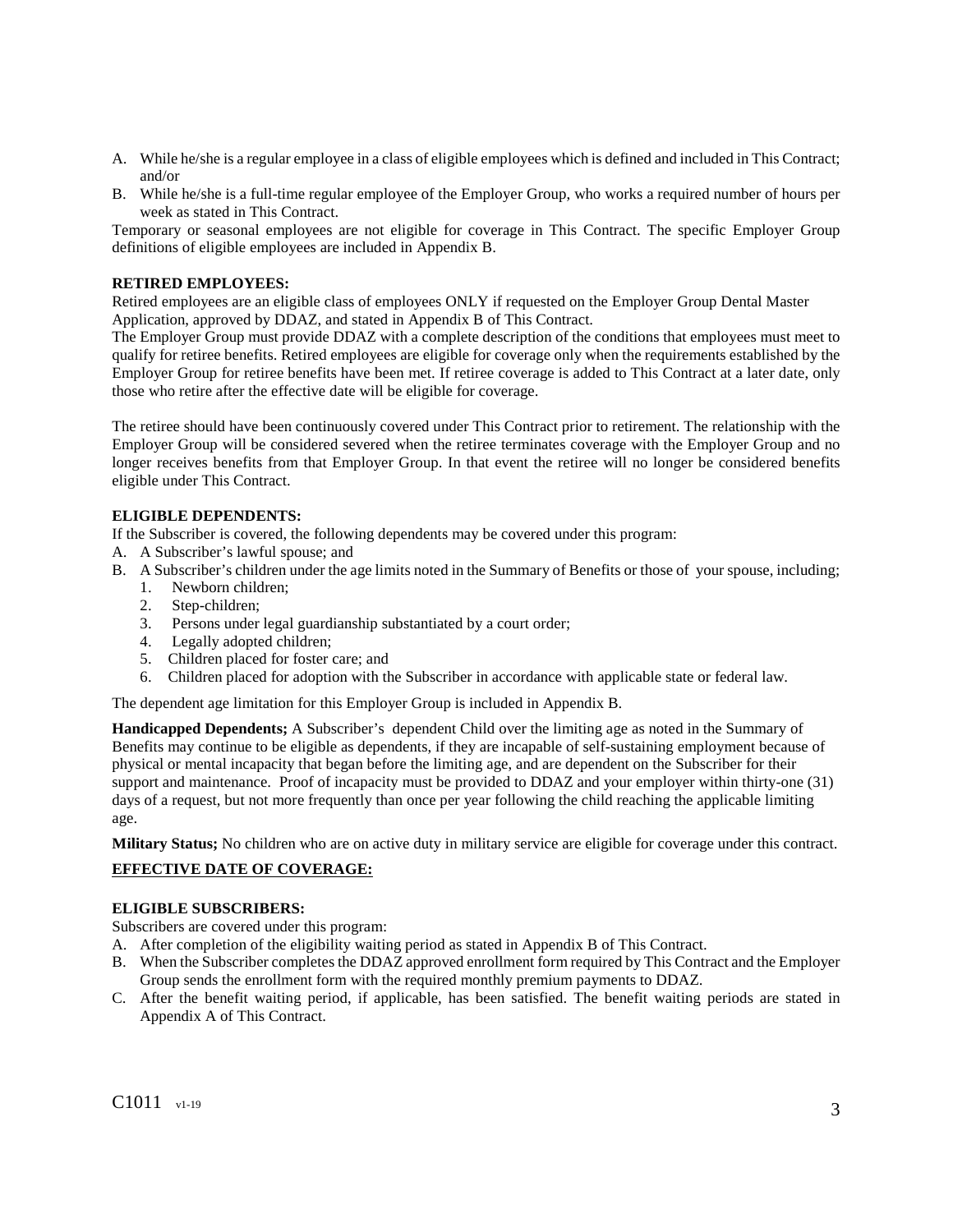## **ELIGIBLE DEPENDENTS:**

Dependents are covered under this program:

On the date the Subscriber's coverage is effective; or

- A. After an open enrollment period allowing employees to make coverage changes. Coverage is effective on the first of the month of the new Contract Year following open enrollment.
- B. On the date the dependent is acquired, meaning:
	- 1. The birth, adoption, placement for foster care, placement for adoption with the Subscriber and for whom the application and approval procedures for adoption have been completed;
	- 2. A marriage that results in the spouse and step-children being added to coverage;
	- 3. Persons required to be covered by court order.
- C. After the benefit waiting period, if applicable, has been satisfied.

## **RETIRED EMPLOYEES:**

Retired employees must enroll for coverage on DDAZ approved enrollment forms. The effective date of coverage for an eligible retired employee is the later of:

- A. The date retired employees are eligible for coverage under This Contract;
- B. The date of retirement for employees who retire after that date;
- C. If DDAZ receives the enrollment forms more than thirty (31) days after the Retired employee's eligibility date, DDAZ may require evidence of insurability. If accepted, the effective date of coverage will be the date DDAZ specifies. Based on evidence of insurability, the retiree may be required to satisfy a six (6) month waiting period before coverage begins.

## **ADDITIONAL INFORMATION ON COVERAGE AND EFFECTIVE DATES FOR ENROLLMENT:**

Eligible employees have thirty-one (31) days after becoming eligible to enroll for coverage. Employees who do not enroll when first eligible, or during the open enrollment period, may join only if they incur a change in family status which affects eligibility for dental coverage. DDAZ will not require evidence of insurability for enrollment.

If an employee does not enroll his/her dependents when they are first eligible and later acquires a dependent as a result of marriage, birth, placement for foster care, adoption or placement for adoption, the dependent(s) may enroll for coverage at that time.

- If a Subscriber acquires a dependent due to marriage, the effective date of coverage of the eligible dependent(s) will be the first of the month following the event as long as DDAZ receives the enrollment form. The Subscriber must complete and sign a DDAZ approved enrollment form within thirty-one (31) days and the Employer Group must send it to DDAZ within forty-five (45) days from the date of marriage. If there is a change in premium, it will be included in the next billing date after the change, adjusted back to the effective month of the change.
- If a Subscriber acquires a dependent as a result of birth, placement for foster care, adoption, or placement for adoption, the effective date of coverage for the newly acquired dependent and any other eligible dependent(s), will be the date of the event. The Subscriber must complete and sign a DDAZ approved enrollment form within thirty-one (31) days and The Employer Group must send it to DDAZ within forty-five (45) days from the date of event. If there is a change in premium, it will be included in the next billing date after the change, adjusted back to the effective month of the change.

An approved enrollment form must be submitted to add newborn or any adopted children, even if no additional premium is required. DDAZ's claim payment system tracks deductibles, maximums, and benefit information individually for each Covered Person. The name and other pertinent information, as included on the enrollment form, are required to process claims. Therefore, although it is not required that an enrollment form be completed for anyone under age three (3), it is prudent to address this as soon as possible. The claims payment may be delayed and/or possibly denied if DDAZ does not have the data on this dependent in the claims paying system and if premium has not been paid for this dependent.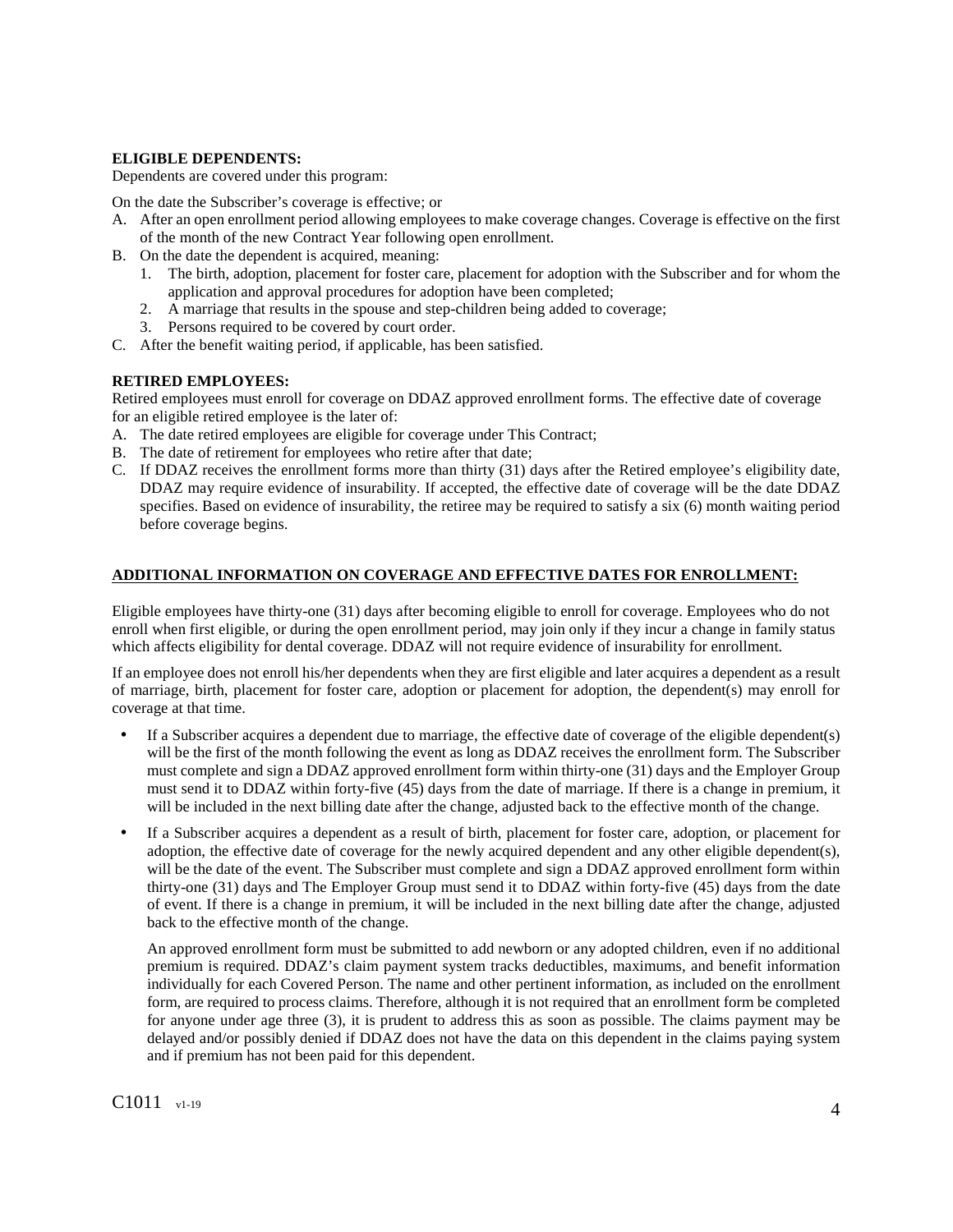• If a court orders that coverage be provided by a Subscriber, the effective date of coverage for this covered person will be the first billing date after DDAZ receives the approved enrollment form. The Subscriber must complete and sign the DDAZ enrollment form within thirty-one (31) days and send it to DDAZ within forty-five (45) days after the court order is issued. However, the effective date of coverage may be different if required by court order or applicable law.

## **OPEN ENROLLMENT:**

An eligible employee may enroll for coverage for the eligible employee and any eligible dependents during any annual Open Enrollment period. The effective date of coverage will be the renewal date immediately following that open enrollment period, as long as the DDAZ approved enrollment form is completed, signed, and returned within thirty one (31) days. The approved enrollment form must be received by DDAZ within forty-five (45) days of the beginning date of that Open Enrollment period.

## **REMOVING DEPENDENTS AND OTHER ELIGIBILITY CHANGES:**

If a Subscriber elects to change from family coverage to single coverage, drop a dependent from family coverage, or voluntarily withdraw from coverage during an open enrollment period, the Employer Group will provide notice of such change to DDAZ. All changes must be on a DDAZ approved enrollment form. The minimum participation as stated in This Contract must continue to be met during each renewal period.

The change will be effective on the last day of the billing month in which the election is made, as long as the Employer Group provides timely notice.

## **TERMINATION OF COVERAGE:**

## **LOSS OF ELIGIBILITY:**

Coverage for the Subscriber and Covered Dependents will terminate on the last day of the month, or as designated by the Employer Group and stated in Appendix B of This Contract.

The Subscriber's eligibility ceases upon:

- A. Termination of employment;
- B. Loss of full time active status, other than during a leave of absence;
- C. Failure to return to active full-time employment at the end of a leave of absence; and
- D. Failure to satisfy any eligibility requirements stated in This Contract in Appendix B;
- E. The date of death of the eligible Subscriber*; or*
- F. Termination of This Contract.

Covered Dependents' eligibility ceases upon:

- A. Termination of the employee's employment;
- B. The date the Employee no longer meets the eligibility criteria under This Contract;
- C. The dependent spouse is no longer an eligible dependent as a result of a divorce decree;
- D. The date a self-sustaining, employable, dependent child reaches the age limits noted in the Summary of Benefits;
- E. The date of the employee's death;
- F. The date This Contract terminates.

## **LEAVE OF ABSENCE:**

The Employer Group may continue coverage for Subscribers for a maximum period as designated by the Employer Group when an employee is on an authorized leave of absence. The Employer Group must continue to pay premiums during a leave of absence. The Employer Group may require that an employee enroll in COBRA coverage for the duration of the leave of absence.

#### **OTHER CIRCUMSTANCES AND CONDITIONS:**

A. Termination of any Covered Person under This Contract will become effective the last day of the month that the Employer Group does not pay DDAZ the required monthly premium for that covered person.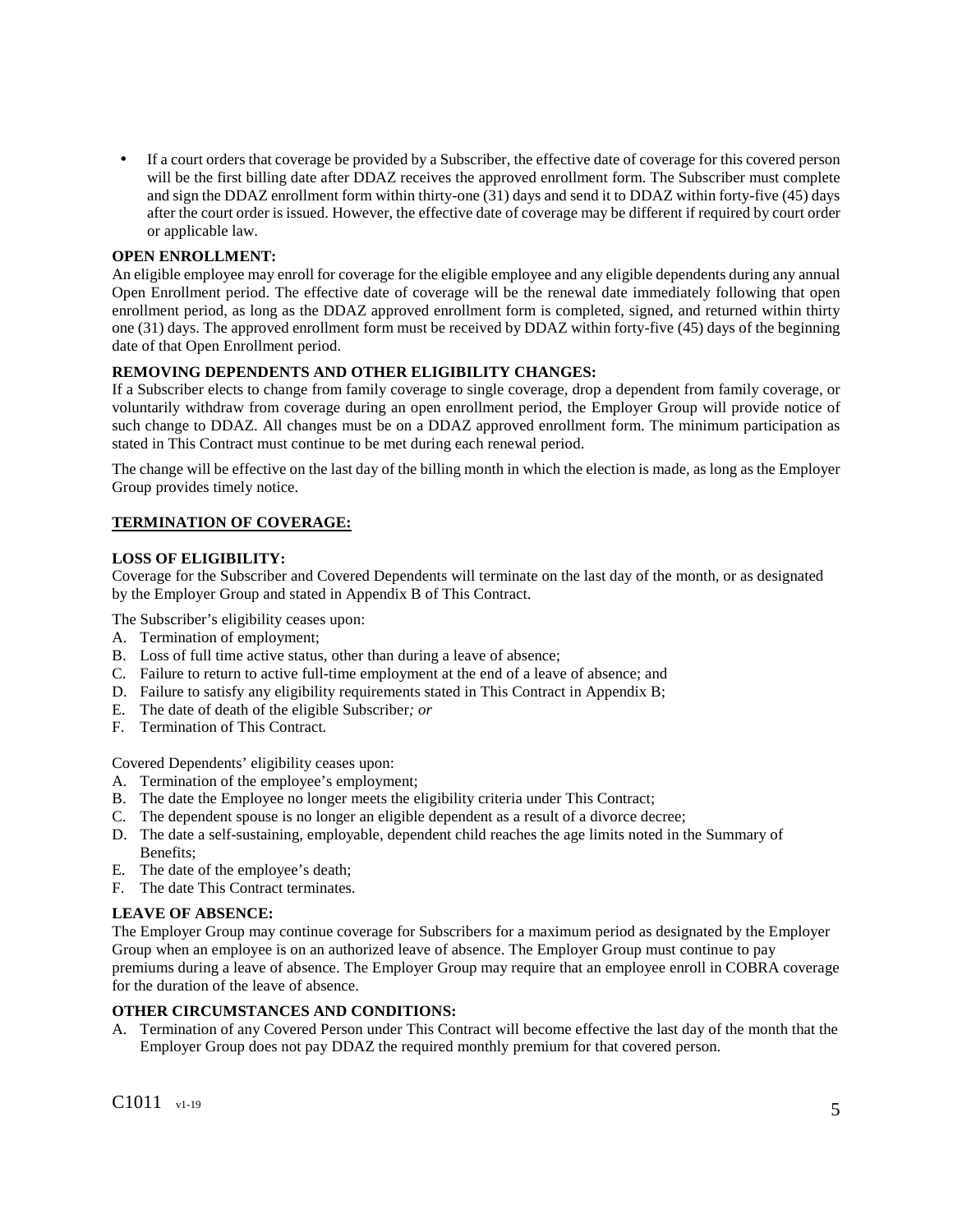- B. Coverage for a Subscriber may be terminated following sixty (60) days notice from DDAZ for misrepresentation or fraud in the Subscriber's use of services or benefits. DDAZ may also terminate coverage for a Subscriber for disruptive, unruly, or abusive behavior (not related to the use of dental services).
- C. If an Employer Group does not provide timely notice of the termination of a Subscriber and/or dependents, DDAZ may terminate coverage as follows:
	- 1. The last day of the billing month/day in which the Subscriber is no longer eligible for coverage; or
	- 2. A date which is not more than sixty (60) days prior to DDAZ's actual receipt of the written notice.

The Employer Group is liable for the payment of premium through the date of termination elected by DDAZ.

## **COVERAGE AFTER TERMINATION:**

Benefits will not be paid for services provided after your coverage ends, including pre-determined services, except for multiple appointment procedures with a date of service before the termination of coverage which were completed within thirty (30) days from the date your coverage ended. Such benefits will be subject to all conditions specified in This Contract.

#### **COBRA:**

Under Federal law it is the Employer Group's responsibility, as Plan Administrator, to inform employees and dependents of the availability, terms, and conditions of continuation coverage available under COBRA (Consolidated Omnibus Budget Reconciliation Act of 1985). COBRA requires most employers who have twenty or more employees and sponsor Employer Group health benefits to offer employees and their covered dependents the opportunity for a temporary extension of Employer Group health coverage at Employer Group rates in certain instances where coverage under the plan would otherwise end. Employer Group health coverage can include dental coverage depending on whether dental is considered a "core" benefit as defined in the COBRA regulations. This coverage is known as Continuation Coverage. It is the Employer Group's responsibility to inform the employee of their rights under COBRA and to inform DDAZ of those Subscribers and/or Covered Dependents who satisfy the criteria to continue coverage under this regulation. See Arizona Continuation Coverage below for groups with 1-20 employees.

## **ARIZONA CONTINUATION COVERAGE:**

Under Arizona law effective 1/1/19 *(Arizona Revised Statutes Section 20-2330, Continuation of small group coverage; notice; duration; definitions),* it is a Small Employer's responsibility to provide notice of the right to continuation coverage to qualifying employees and dependents. The required contents of the notice, definition of Small Employer, terms and conditions of the continuation coverage and responsibilities of the Small Employer, are set forth in ARS Section 20-2330. It is the Small Employer's responsibility to inform the employee of their rights under Arizona's continuation coverage law and to inform DDAZ of those Subscribers and/or Covered Dependents who satisfy the criteria to continue coverage under this law.

#### **CONVERSION COVERAGE:**

## **Subscribers eligible for conversion coverage;**

A Subscriber may enroll in conversion coverage upon loss of employment or a change in benefits eligible status after COBRA coverage ends as long as the Employer Group Dental Contract with DDAZ is still in force. If the Subscriber is not eligible for COBRA coverage due to the size or type of the Employer Group, conversion coverage will apply upon termination of employment or loss of coverage due to a change in benefits eligible status.

A Covered Dependent may enroll in conversion coverage upon the death of a Subscriber, divorce, or termination of employment of the Subscriber. Conversion coverage will also apply to dependents upon loss of coverage due to reaching the limiting age. The conversion coverage may include covered dependent children for whom the spouse has responsibility for care and/or support.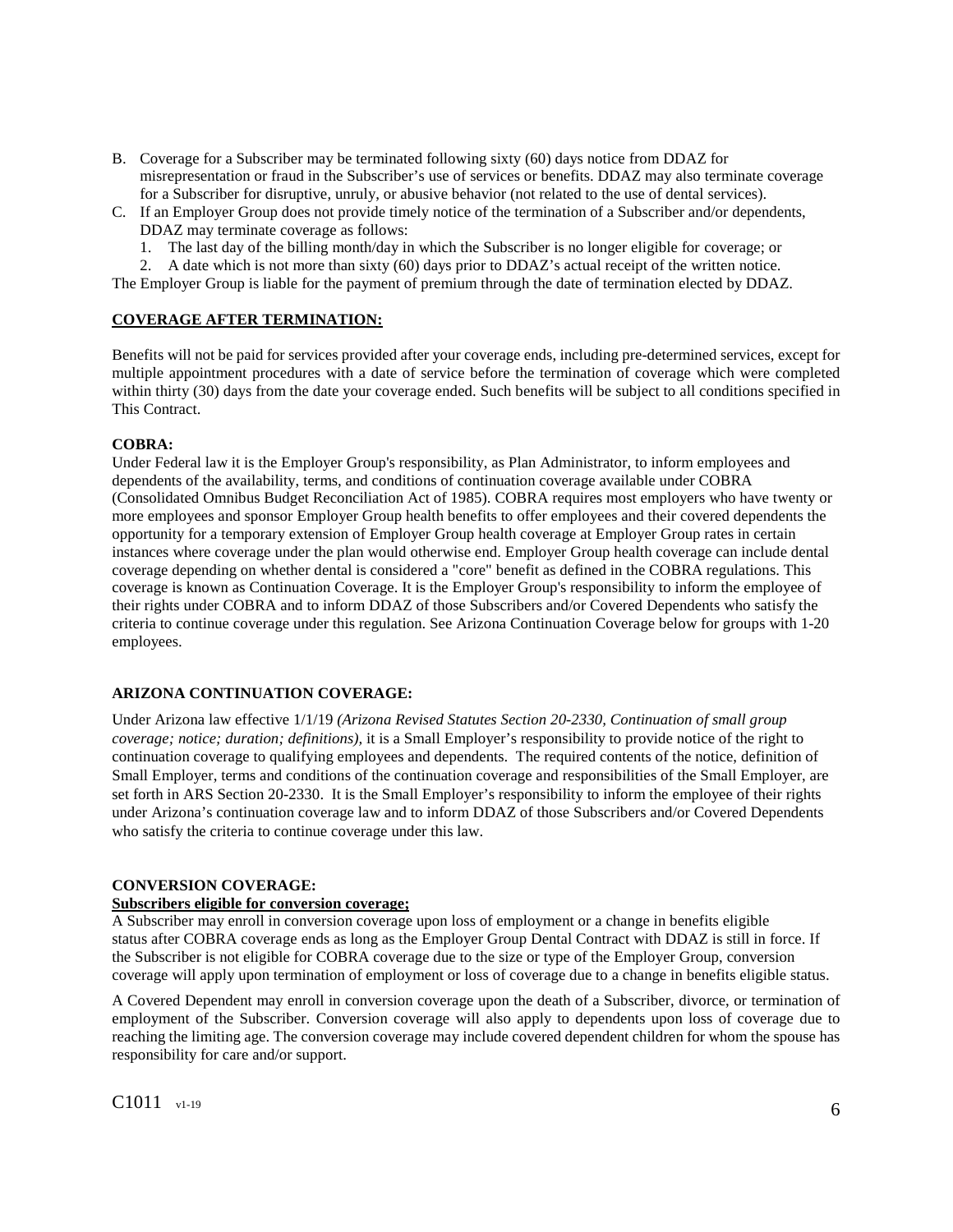DDAZ requires a DDAZ approved enrollment form and the first premium payment within thirty-one (31) days for the conversion contract to become effective. The effective date of the conversion contract will be the day following termination of active group coverage or if applicable, the day after COBRA Continuation coverage ceases provided that This Contract continues to be in force. There will be no evidence of insurability requirement.

#### **Subscribers not eligible for conversion coverage:**

This conversion coverage is not available to a person covered by other dental benefits, which together with this conversion coverage would constitute duplicate insurance. This coverage also does not apply if the Employer Group terminates This Contract.

# **RESPONSIBILITIES OF THE PARTIES:**

## **RESPONSIBILITIES OF THE EMPLOYER GROUP:**

## **ADMINISTRATION:**

- A. Provide DDAZ with all the information required to confirm a Subscriber's eligibility for coverage or termination of coverage.
- B. Provide DDAZ with notice of any changes of name, address, or marital status of Subscribers.
- C. Provide DDAZ with written notice of any changes, other than termination, in a Subscriber's coverage status within thirty-one (31) days after such changes using DDAZ approved forms.
- D. Provide DDAZ with written notice of a Subscriber's termination of coverage to DDAZ as soon as possible, but not more than sixty (60) days after coverage terminates.
- E. Notify Subscribers of the conversion coverage available in the Dental Plan outlined in the Dental Benefits Booklets and This Contract if applicable.
- F. Notify the Subscribers when This Contract terminates that their coverage has ended, however, coverage will terminate even if such notice is not given by the Employer Group.
- G. Distribute all notices, from DDAZ to Subscribers and comply with federal and state disclosure laws. Notice given to the Employer Group is considered to be notice to the Subscriber. Notice given to Employer Group is considered to be notice to all subsidiaries and sublocations of This Contract.
- H. Provide COBRA administrative services as described in the Dental benefits booklet and This Contract.
- I. The Employer Group agrees to indemnify DDAZ against any penalties resulting from the Group's failure to deliver notices as required by law.

## **PREMIUM PAYMENT PROVISIONS;**

- A. This Contract will not become effective until DDAZ has received the payment of the initial monthly premium.
- B. The Employer Group determines the amount, if any, of each member's contribution toward the cost of insurance.
- C. The Employer Group will provide DDAZ with a copy of the State Unemployment Tax and Wage Report upon request to verify participation requirements assumed in developing premium rates.
- D. The premium due on each premium due date is the sum of the premiums for all insured persons. Premium rates are stated in Appendix B of This Contract.
- E. The Employer Group will pay the net amount listed on the monthly billing provided by DDAZ. The Employer Group will report employee terminations on the monthly billing or by submitting a copy of a payroll transmittal indicating the additions, terminations, and changes from the previous month's billing. The DDAZ approved enrollment form must be submitted for each individual being added or making a change regardless of the mechanism (billed or transmittal) used to report eligibility changes.
- F. The Employer Group's records will be available for review by DDAZ with reasonable notice to confirm the accuracy of the payments made, or data provided.
- G. DDAZ may give the Employer Group up to a maximum of sixty (60) days credit (from last billing issued) for retroactive deletions unless claims were paid for the retroactive terminated Subscribers.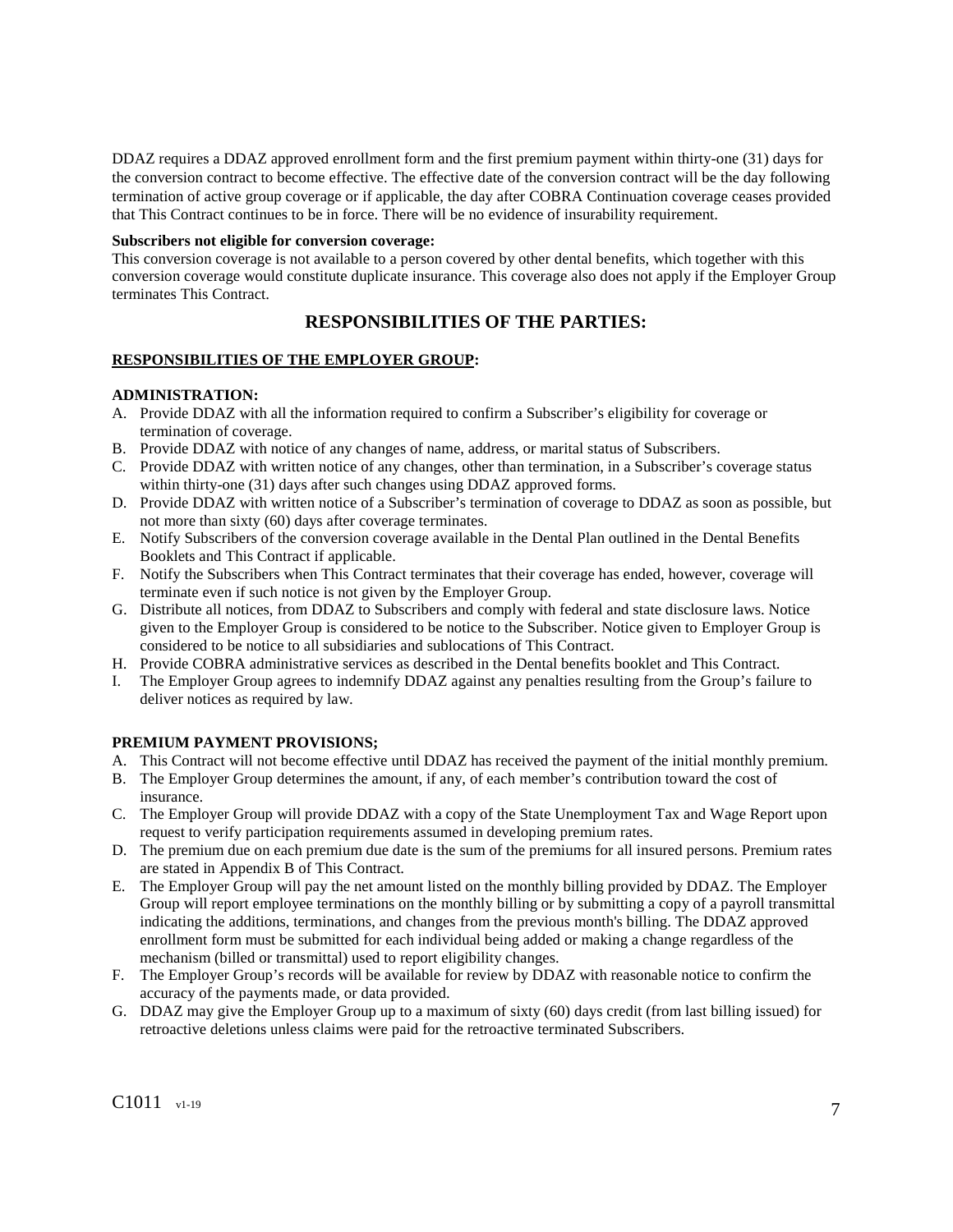- H. The Employer Group must pay premiums for any months in which claims were incurred by any of the Subscribers that the Employer Group is retroactively terminating.
- I. Subsequent premiums are due on the first of the month for coverage during that month.
- J. If a premium is not paid on or before its premium due date, it may be paid during the grace period. This Contract will remain in force during the grace period.
- K. If the Employer Group fails to pay the premiums due within the grace period, DDAZ may terminate the Contract effective on the date the premium first became due. In that case, the Employer Group is liable to DDAZ for covered services rendered to Subscribers during the grace period.
- L. The Employer Group is liable for the cost of benefits for covered services provided to a Subscriber following the termination of his or her coverage under This Contract if the Employer Group fails to provide notice to DDAZ of the termination as required in This Contract. The Employer Group's liability under this paragraph will be limited to those benefits that are paid by DDAZ on or before the date DDAZ actually receives written notice of the termination. The Employer Group will reimburse DDAZ for such benefits within thirty-one (31) days following DDAZ's request for reimbursement.
- M. Within sixty (60) days after the termination, if the Employer Group pays an amount equal to the premium due, it can avoid its liability for covered services rendered to Subscribers during the grace period. The Employer Group is responsible for all costs for covered services rendered to Subscribers after the expiration of the grace period. This provision does not operate to reinstate the contract.
- N. If This Contract is canceled due to non-payment of premium, DDAZ shall not be liable for payment of claims incurred after the date of termination. This Contract will not be eligible for reinstatement and DDAZ will not issue a new contract for a minimum of twelve (12) months following the date of cancellation.

## **RESPONSIBILITIES OF DDAZ:**

## **PREMIUM RATES:**

## **General Information;**

Premium rates are comprised of various components and cost factors (e.g. premium tax) and are calculated based on current law. If federal or state law impacting premium rates is implemented or amended during the term of This Contract*,* DDAZ may adjust (retroactively or prospectively) the premiums in effect accordingly. DDAZ reserves the right to recover from the Employer Group any premium tax deficiencies assessed against DDAZ with respect to the Employer Group's coverage under This Contract*,* whether such deficiencies are assessed during the term of the Contract or following its termination.

Another important component in the development of rates is the Employer Group contribution and the percentage of participation. The Employer Group specific information is in Appendix B of This Contract.

The monthly amount due to DDAZ is based on the total insured enrollment for that month. The number of insured employees and dependents is multiplied by the appropriate premium rate for the funding mechanism used. (Appendix C includes the Funding Agreement).

DDAZ guarantees initial premium rates for twelve (12) months from the effective date of This Contract unless otherwise stated in Appendix B of This Contract.

## **Changes in Premium Rates;**

DDAZ may change premium rates when:

- A. A change or clarification in law or governmental regulation affects the amount payable under This Contract. Any such change in premium rates will reflect only the change in DDAZ's obligations;
- B. The number of Subscribers changes by ten percent (10%) or more**;**
- C. DDAZ and the Employer Group mutually agree to change the premium rates as a result of changes to This Contract; or
- D. Except as provided above, premium rates will not be changed during the initial rate guarantee period stated in Appendix B of This Contract*.* Thereafter, except as provided above, DDAZ may change premium rates after the required number of days advance written notice to the Employer Group as stated in Appendix B of This Contract. Any such change in premium rates may be made effective on any premium due date, but no such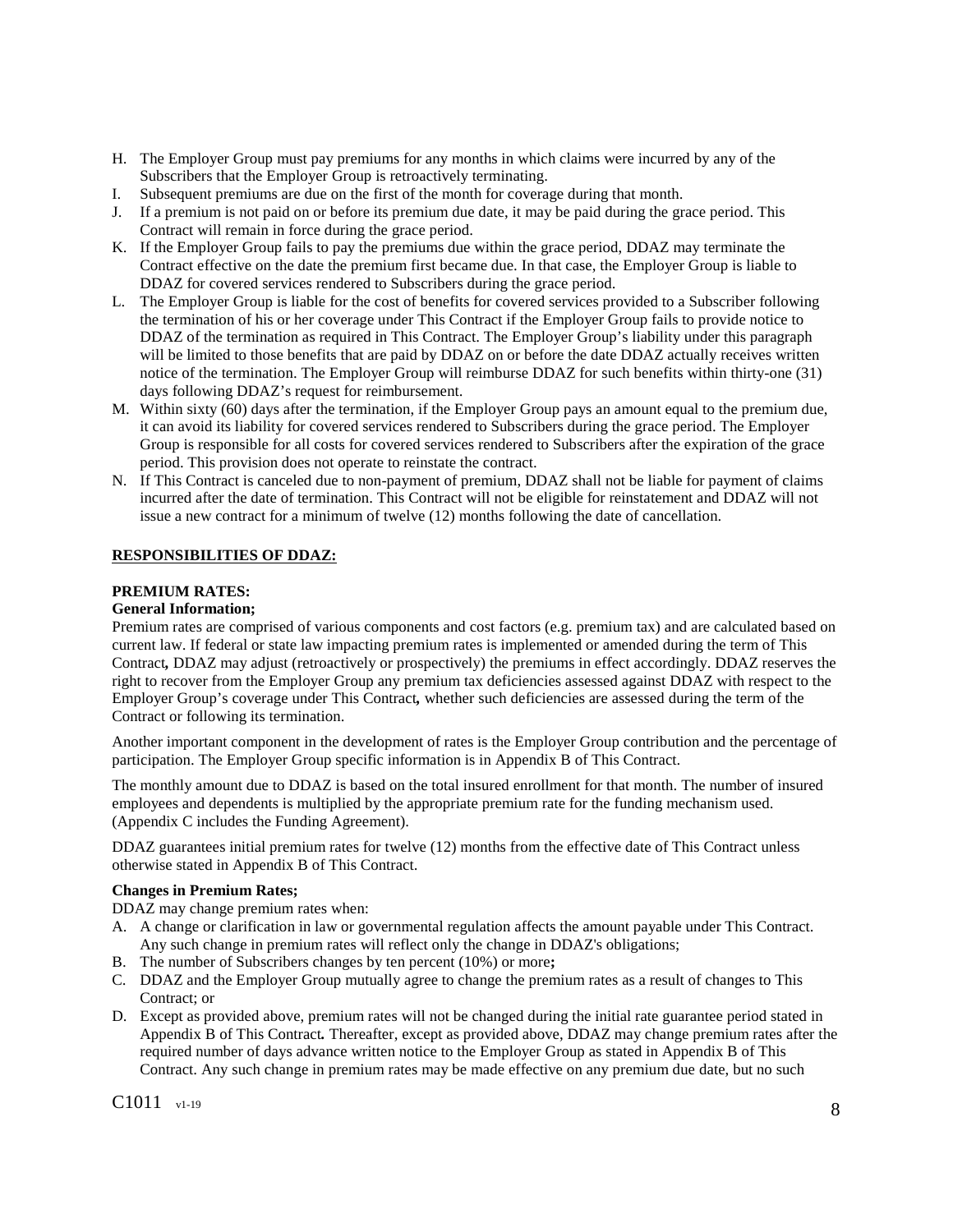change will be made more than once in any Contract Year. This Contract will be amended to reflect these changes. For purposes of this paragraph, notice to the broker/agent/consultant designated by the Employer Group constitutes notice to the Employer Group.

## **Contract Renewal;**

If DDAZ requires a change to the premiums upon renewal**,** DDAZ will provide the renewal rates with either fortyfive (45) days notice before the effective date of rate change or with the minimum Employer Group notification as stated in Appendix B of This Contract.

DDAZ will notify the Employer Group of renewal changes in the premium. DDAZ will not change the premium until the next contract year. For purposes of this paragraph, notice to the broker/agent/consultant designated by the Employer Group constitutes notice to the Employer Group.

If information used to determine the premium rates varies by more than ten percent (10%), DDAZ may give a minimum of forty-five (45) days notice (or the Employer Group requested notice) of termination of This Contract, increase in premium rates, reduction in coverage, or a combination of these options.

## **CONTRACT AMENDMENTS:**

Unless otherwise specified in This Contract or affected by applicable law, DDAZ reserves the rights to amend or modify This Contract in writing with at least forty-five (45) days notice to the Employer Group. Any deviations from this timeframe for notice to the Employer Group will be included in Appendix B of This Contract. Only an authorized officer of DDAZ may amend or modify This Contract or waive any of its provisions, and all amendments must be in writing. If laws or regulations affecting This Contract are changed, This Contract will be considered modified to the extent required to remain in compliance with federal and state law.

## **CONTRACT TERMINATION:**

DDAZ or the Employer Group may cancel This Contract by providing at least forty-five (45) days' notice to the other or the minimum advance notice requested by the Employer Group as stated in Appendix B of This Contract for rate changes and renewals. The Employer Group may terminate This Contract for any reason with at least (45) days' notice to DDAZ or the minimum advance notice as required by the Employer Group as stated in Appendix B.

DDAZ may terminate This Contract as follows:

- A. On any premium due date if the number of persons insured is less than the minimum participation number or less than the minimum participation percentage stated in Appendix B of This Contract and, as such, participation has created an adverse risk.
- B. On any premium due date, if DDAZ determines that the Employer Group has failed to promptly furnish any necessary information requested by DDAZ, or has failed to perform any other obligations relating to This Contract.
- C. At the end of the Contract Year for any reason.

## **EMPLOYER GROUP ON HOLD:**

DDAZ reserves the right to put an Employer Group on a "hold" status until a resolution is reached for the following reasons:

- A. Non-Payment of Premium;
- B. Unsigned contract and/or amendments; or
- C. Non Compliance with Provisions of This Contract.

This status will result in a denial of any claims submitted for the Employer group during this period and resubmission will be required for those claims when the above issues are resolved.

## **ENROLLMENT/PLAN ADMINISTRATION MATERIALS:**

Material generated by the Employer Group concerning This Contract must be approved by DDAZ before printing and distribution to eligible employees and/or covered subscribers. DDAZ will provide the following as specified by the Employer Group: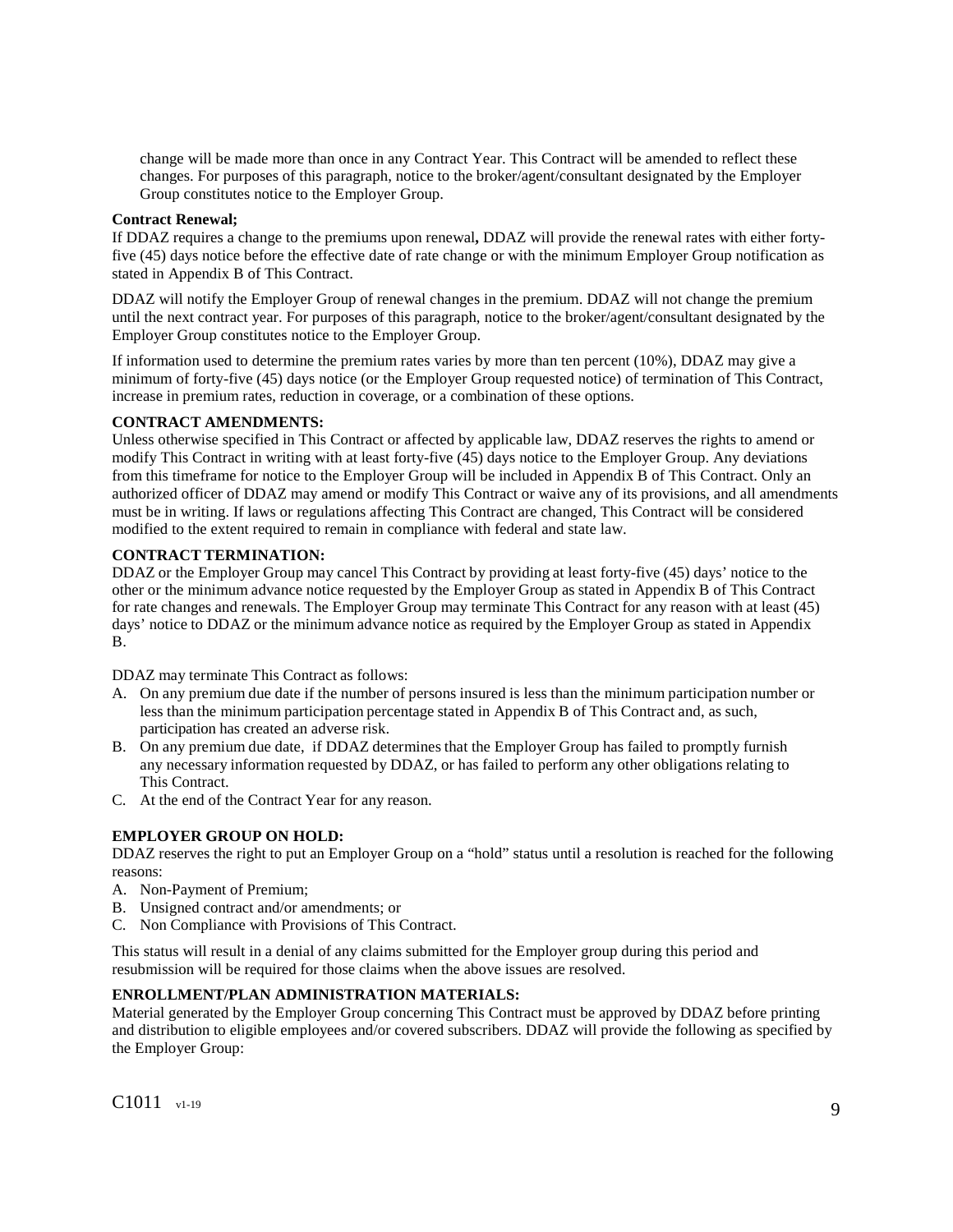#### **Dental Benefits Booklets;**

- A. DDAZ will issue Dental Benefits Booklets to the covered Subscriber showing the coverage under This Contract; or
- B. DDAZ will issue Dental Benefits Booklets to the Employer Group. These booklets show the coverage under This Contract. The Employer Group agrees to distribute a Dental Benefits Booklet to each covered Subscriber.

#### **An Appeals Packet** (if applicable based on funding arrangement noted in Appendix C);

DDAZ provides an Appeals Packet as part of This Contract. The Appeals Packet is provided to the Subscribers and Covered Dependents when first enrolled and within five (5) business days after DDAZ receives a request for an appeal. At each renewal, a separate statement is sent to the Subscribers reminding them that they may request another copy of the Appeals Packet. This Appeals Packet will also be sent to any Subscriber or treating provider at any time upon request.

## **DDAZ Identification Cards;**

DDAZ will provide Subscriber identification cards. These will be located in the Dental Benefits Booklet.

#### **Reports;**

Unless otherwise noted in Appendix B of This Contract*,* DDAZ will provide Standard Reports. These reports have been included in the rating and are listed in Appendix B. DDAZ reserves the right to request a fee from the Employer Group for any additional specialized reports not listed in Appendix B and not included in the premium rates.

## **CLAIMS PAYMENT PROVISIONS**

## **NETWORK PROVISIONS**:

## **Participating Dentist;**

On the date of service, if the dentist is a participating dentist (a dentist who has signed an agreement with Delta Dental):

- A. The dental office will complete the claim forms and submit to DDAZ for payment, pre-determination or coordination of benefits.
- B. The Subscriber is required to pay the co-insurance (if any) and/or deductible (if any) for covered benefits.
- C. PPO plus Premier Participating Dentist Reimbursement:
	- Payment to a dentist participating in the Delta Dental PPO network will not exceed the Table of Allowance for the state in which services are rendered.
	- Payment to a dentist exclusively participating in the Delta Dental Premier network (not a Delta Dental PPO participating Dentist) will not exceed the Maximum Reimbursable Amount for the state in which services are rendered.

#### **Non-Participating Dentist;**

Within the United States;

On the date of service, if the dentist is a Non-Participating dentist (a dentist who has not signed an agreement with Delta Dental, or who has terminated as a Participating Dentist):

- A. The Subscriber will be responsible for the submission of the claim form or the predetermination of benefits form to DDAZ.
- B. The Subscriber will be responsible to the Non-Participating dentist for the full cost of treatment and DDAZ will reimburse the Subscriber for the amount of benefits payable by the Group's plan. The benefits in This Contract may not be assigned.
- C. The payment for the treatment will be based on the lesser of the billed charges or the Non-Participating Dentist Table of Allowance for the state in which services are rendered. You will be required to pay the difference between any amount billed by the dentist and that state's Non-Participating Dentist Table of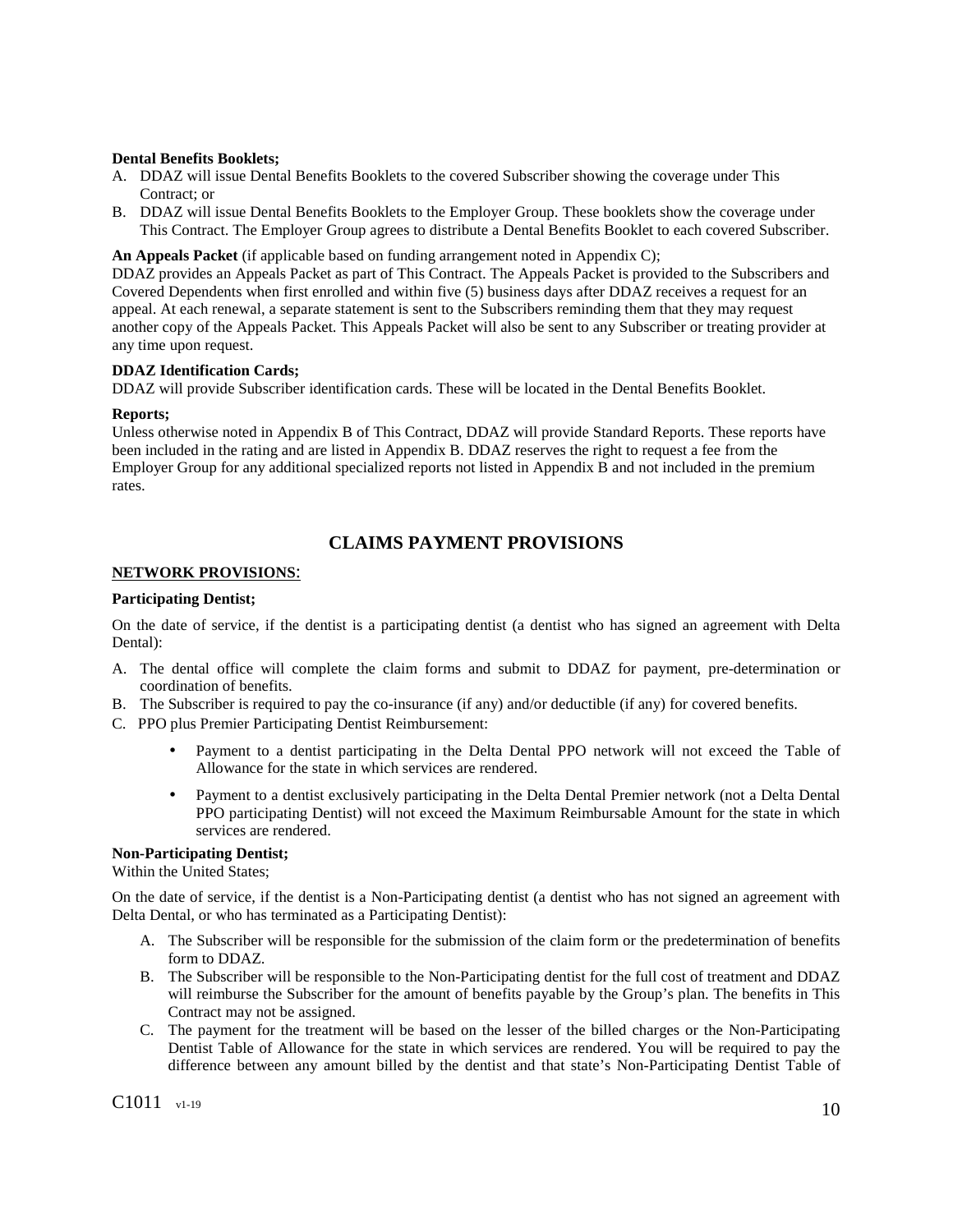Allowance. This payment results, in most instances, in a reduced benefit when compared to the benefit paid for the same service to a Participating Dentist.

## **Non-Participating Dentist;**

Outside the United States;

On the date of service, if the dentist is a Non-Participating dentist (a dentist who has not signed an agreement with Delta Dental, or who has terminated as a Participating Dentist):

- A. The Subscriber will be responsible for the submission of the claim form or the predetermination of benefits form to DDAZ.
- B. The claim form must include the billed charges in that country's currency and a conversion fee into United States dollars.
- C. The Subscriber will be responsible for the submission of a copy of that dentist's license to practice dentistry in the country services were rendered.
- D. The Subscriber will be responsible to the Non-Participating dentist for the full cost of treatment and DDAZ will reimburse the Subscriber for the amount of benefits payable by the Group's plan. The benefits in This Contract may not be assigned.
- E. The payment for the treatment will be based on the lesser of the billed charges or DDAZ's Foreign Non-Participating Dentist Table of Allowance. You will be required to pay the difference between any amount billed by the dentist and DDAZ's Foreign Non-Participating Dentist Table of Allowance. This payment results, in most instances, in a reduced benefit when compared to the benefit paid for the same service to a Participating Dentist or Non-Participating Dentist within the United States.

## **NON ASSIGNABILITY OF BENEFITS:**

The benefits of This Contract are not assignable. A Subscriber may not assign or transfer the rights to receive any portion of the benefits to any person or entity. If DDAZ makes a payment that is inaccurate or makes an overpayment to the Subscriber, DDAZ is entitled to reimbursement from the Subscriber or may offset the amount owed against a future claim. Inaccurate payments are not a waiver of any future rights of DDAZ to deny payment for non-covered benefits.

#### **PROVISIONS REQUIRED BY LAW:**

Before approving a claim, DDAZ will be entitled to receive, as the law allows, any information from any examining dentist who is providing dental services to that Covered Person and any records of treatment provided to a Covered Person, as may be required to administer the claim. DDAZ will in every case hold such information and records confidential. DDAZ takes confidentiality very seriously and has various processes in place to ensure that sensitive or confidential information is safeguarded and that the release of such information is made only to facilitate coverage and in accordance with state and federal laws.

DDAZ will not release information to spouses, relatives, attorneys, or others purporting to be the Subscriber's representative without the Subscriber's written consent. If the Subscriber wishes to authorize someone to have access to information, he/she may send a written request or call DDAZ's Customer Service Department to request an Authorization to Disclose Information Form. Once DDAZ receives the form, it will release information to the person that the Subscriber has designated. DDAZ may also limit release of information to the parents of dependent children who have reached the age of majority and are not subject to guardianship or conservatorship, even when such children are covered under the parent's Contract.

When the Subscriber is not a custodial parent of a child who is covered because of a court administrative order to provide health benefits (including dental) to that child DDAZ will provide benefit information to the custodial parent, permit the custodial parent to submit claims for the child and make payments directly to the custodial parent, provider, or state agency as applicable. Under Arizona law, both parents have equal rights of access to information about their children, unless there is a court order denying such access. Absent a copy of such order and subject to the confidentiality provisions described above, DDAZ provides equal parental access to information. Whether issues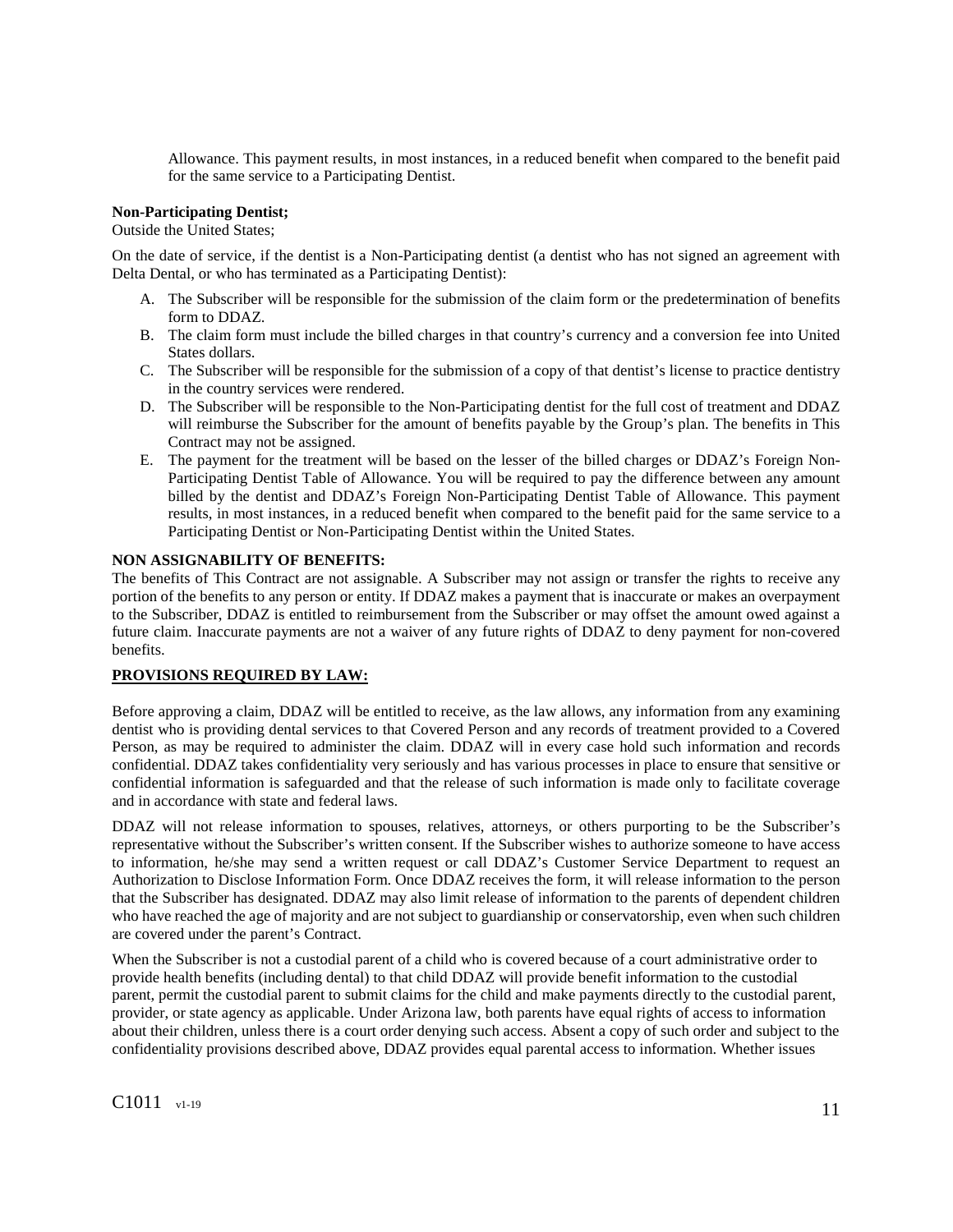relate to a court or administrative order concerning coverage or simply access to information, DDAZ is not a party to domestic disputes. Such matters must be resolved between parents of the dependent child.

#### **FILING A CLAIM:**

Claims should be filed on DDAZ forms. If DDAZ does not provide the requested forms within fifteen (15) days after the request is made, the claim may be submitted in a letter which provides written proof of the claim covering the occurrence, the character, and the extent of the loss. The requirements for proof of loss will be considered satisfied if DDAZ receives the DDAZ forms or a written statement as outlined above within the timeframe as stated in the following paragraph. Proof of loss: A sworn statement that usually must be furnished by the insured to an insurer before any loss under a policy may be paid. This form is usually used in the settlement of first-party losses and includes the date and description of the occurrence and the amount of loss. A claim is a demand by an insured or another party for indemnification of a loss under an insurance contract or bond; sometimes, the actual or estimated amount of a loss.

## **TIME LIMITS ON FILING PROOF OF LOSS:**

Proof of Loss must be provided within ninety (90) days after the termination of care for which benefits are payable. If that is not possible, it must be provided as soon as is reasonably possible, but, not later than one year after the date of service. If the Proof of Loss is filed outside these limits, the claim will be denied. These limits will not apply should the Subscriber lack legal capacity.

#### **PROOF OF LOSS:**

Proof of Loss means written proof that the Covered Person has incurred Dental Expenses for which Dental Benefits are payable. Proof of Loss must be provided at the Subscriber's expense. No dental benefit will be paid until proof of loss is satisfied.

## **DOCUMENTATION OF PROOF OF LOSS:**

At the Subscriber's expense, it is necessary to submit completed claim statements, with the Subscriber's or Covered Person's signed authorization for DDAZ to obtain information, and any other items we may reasonably require in support of the claim. This information may be obtained from any provider or insurance company. DDAZ reserves the right to reject or suspend a claim based on lack of dental information or records.

#### **INVESTIGATION OF CLAIMS:**

DDAZ may investigate your claims at any time. At DDAZ's expense, we may have a dental professional of our choice examine the Covered Person and/or review X-rays. DDAZ may deny or suspend payment of Dental Benefits if the Covered Person or the Dentist providing care fails to cooperate with a review or examination by the Dental Professional that DDAZ selects.

#### **PAYMENT OF DENTAL BENEFITS:**

DDAZ will pay all dental benefits directly to the DDAZ Participating Dentists and to the Subscriber if his/her Dentist is a DDAZ Non Participating Dentist immediately after proof of loss is established. DDAZ does not require that a specific Dentist provide any covered services. See the Network Provisions Section of This Contract for a complete description of how benefits are paid for Participating and Non Participating Dentists.

## **NOTICE OF DECISION ON CLAIM:**

If additional information is needed and, therefore, DDAZ is unable to pay the claim, the Subscriber will receive a notice of our receipt of the claim within fifteen (15) days after DDAZ receives the claim. If DDAZ denies your claim or procedure, or reduces your payment, in whole or in part, including those due to eligibility to participate or utilization review, you will receive an Explanation of Benefits (EOB) describing your liability for services received. If you have no liability and part of your claim is denied, you will not receive an EOB. If DDAZ denies your claim, the specific reason for your denial is shown on your explanation of Benefits (EOB). If additional information is required to process your claim, the EOB will show the information that DDAZ needs to finish processing your claim. The plan provisions that are relied upon for processing are included in your benefit booklet. If the Subscriber does not receive DDAZ's decision within thirty (30) days after DDAZ receives information required to process the claim, the Subscriber will have an immediate right to request a review as if the claim had been denied.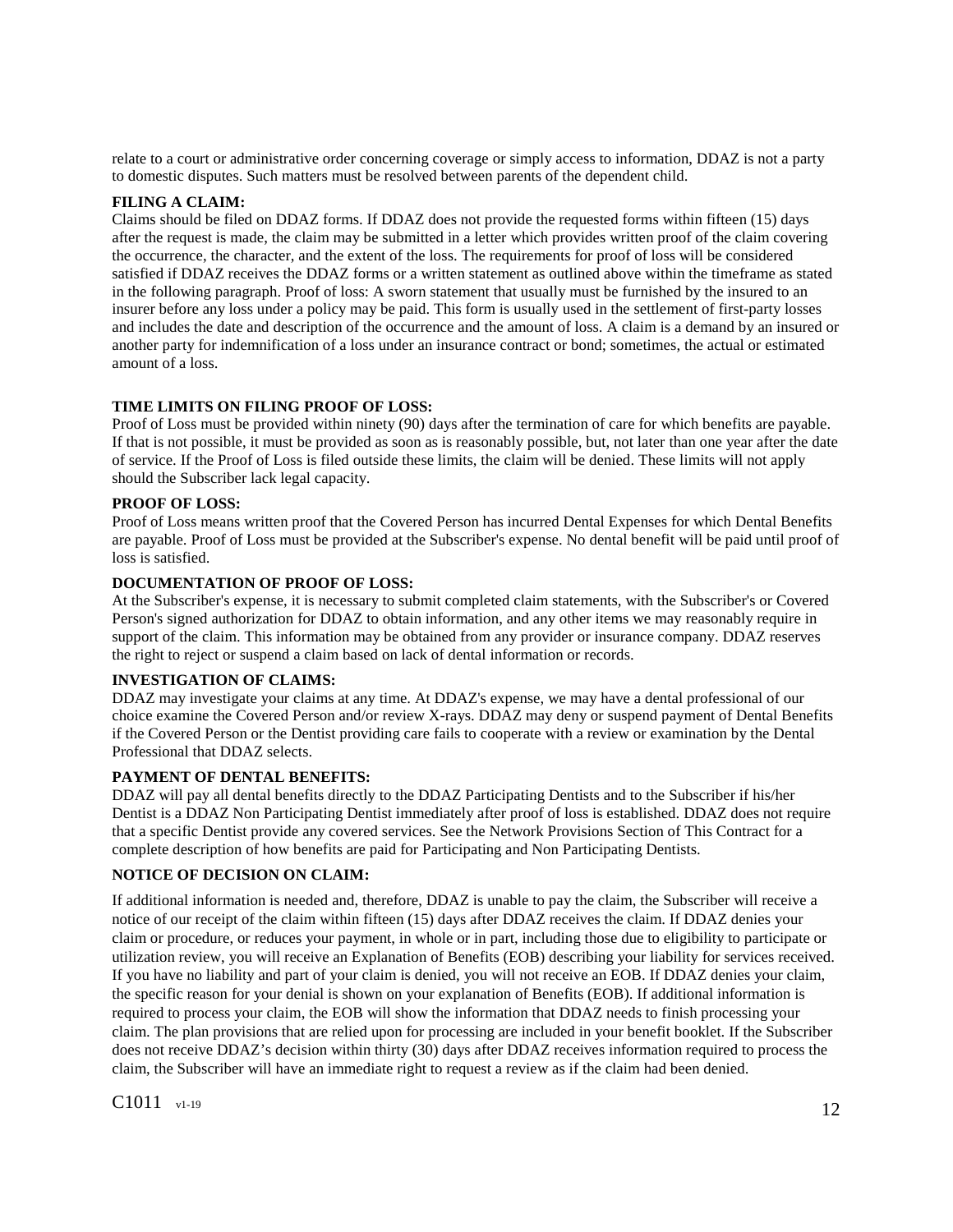If DDAZ denies any part of the claim, the Subscriber will receive a written notice of denial containing:

- A. The reasons for the decision;
- B. A description of any additional information needed to support the claim; and
- C. Information concerning the Subscriber's right to appeal the decision if applicable.

## **TIME LIMITS ON LEGAL ACTIONS:**

No action at law or in equity may be brought until sixty (60) days after you have given us Proof of Loss. No such action may be brought more than three years after the earlier of:

- A. The date we receive Proof of Loss; and
- B. The end of the period within which Proof of Loss must be provided.

## **CLAIMS APPEAL PROCESS**

(If applicable based on funding arrangement noted in Appendix C):

The covered person or the treating provider can file an appeal. DDAZ provides a form to be used for an appeal in the Appeals Packet. The covered person or treating provider is not required to use the form; a letter with the same information is acceptable. If the covered person decides to appeal a decision to deny authorization or payment of a service, the covered person should tell the treating provider so the provider can help with the information needed to present the appeal.

The process for an appeal is described in detail in the Appeals Packet, a separate document, which is provided to the Subscriber when effective under This Contract along with the Dental Benefits Booklet. The Subscriber can request another copy of this Appeals Packet by calling DDAZ's Customer Service Department.

## **Description of the Appeals Process;**

There are two types of appeals: an expedited appeal for urgent matters, and a standard appeal. Each type of appeal has three (3) levels. The appeals operate in a similar fashion, except that expedited appeals are processed much faster because of the patient's condition.

Expedited Appeals (for urgently needed services you have not yet received):

Level 1: Expedited Medical Review

Level 2: Expedited Appeal

Level 3: Expedited External Independent Review

Standard Appeals (for non-urgent services or denied claims)

Level 1: Informal Reconsideration *<sup>1</sup>*

Level 2: Formal Appeal

Level 3: External Independent Medical Review

DDAZ makes the decisions at Level 1 and Level 2. An outside reviewer, who is completely independent from our company, makes Level 3 decisions. The Subscriber is not responsible to pay the costs of the external review if appealing to Level 3.

## <sup>1</sup> DDAZ does not provide informal reconsideration of a denied claim; our appeals process begins at the formal appeal *level.*

The information in the Appeals Packet, which is a part of This Contract, gives the details about the Subscriber's rights and responsibilities during the appeals process. These will include the procedures DDAZ and the Subscriber must follow when participating in the appeals process, the time period applicable at each level of appeal, whether a request for an appeal must be in writing, and notices the Subscriber will receive from DDAZ regarding the appeal.

# **GENERAL PROVISIONS:**

## **DISCLOSURE OF INFORMATION:**

DDAZ will comply with all federal and state laws regarding disclosure of information by dental plan Insurers.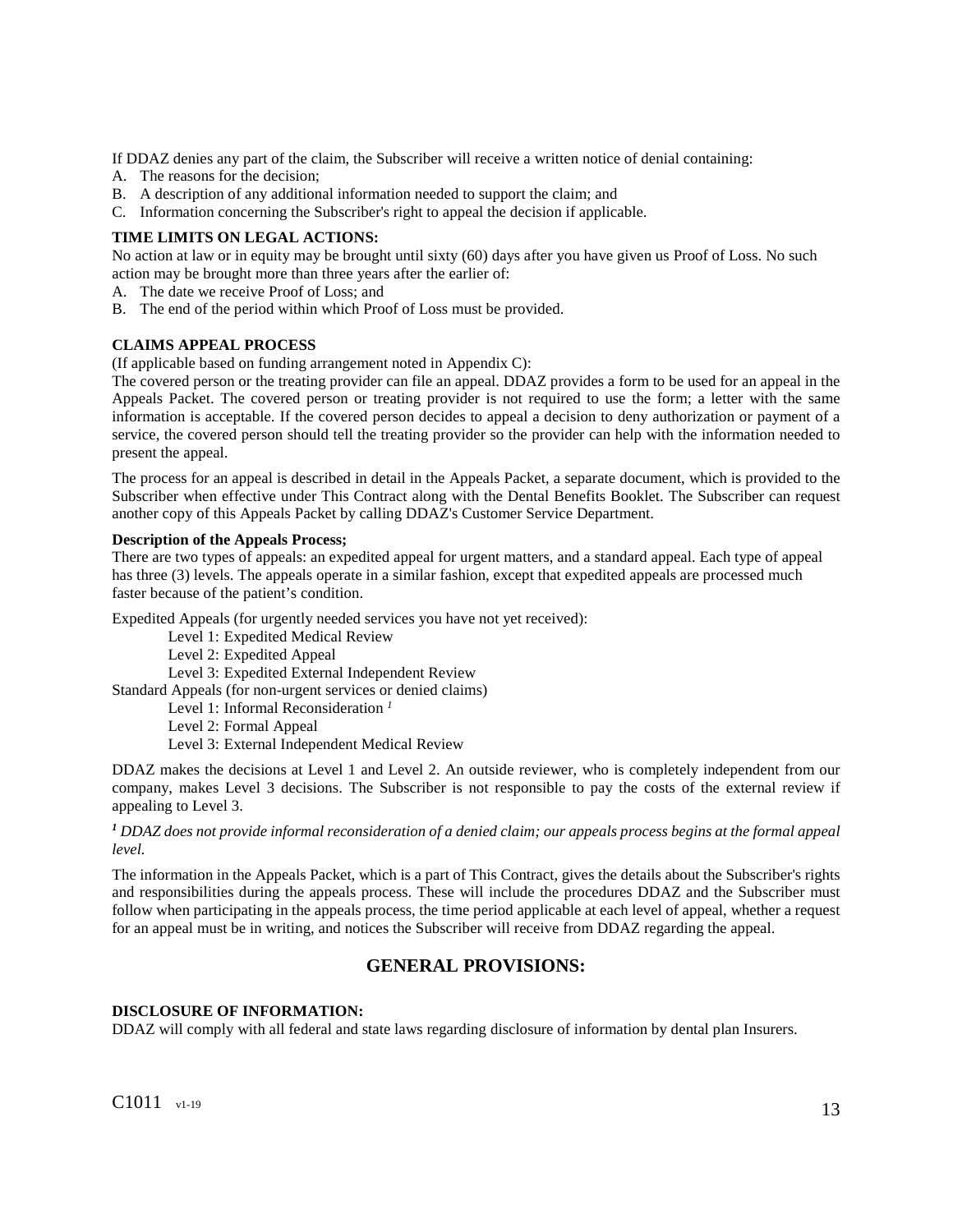## **RIGHT OF RECOVERY:**

DDAZ will recover any payment made that is more than the obligation determined by **the terms and conditions of the Employer Group Dental Contract** and the rules of the Coordination of Benefits provision. DDAZ's right of recovery under this provision is in addition to any rights as DDAZ has under common law.

## **NO LOSS/NO GAIN:**

Subscribers who were covered by the Employer Group's prior indemnity dental plan up to the effective date of This Contract will be given credit toward the deductibles satisfied for the same Benefit Year. The employee or Employer Group must provide an explanation of benefits or a report from the prior plan indicating the amount of the deductible that has already been met. This data will be used to determine the amount of credit given. DDAZ will also reduce the maximum amount for the Benefit Year by any amounts paid by the previous carrier based on data DDAZ receives from the dentist, an Explanation of Benefits, or the patient history from the DDAZ database.

## **APPLICABLE LAW:**

This Contract is governed by the State of Arizona and applicable to federal law.

## **ALLOCATION OF AUTHORITY:**

Each person signing This Contract certifies that he/she has the appropriate corporate authority to bind the respective party. Except for those functions that This Contract specifically reserves to the Employer Group, DDAZ has full and exclusive authority to control and manage This Contract, to administer claims, and to interpret This Contract and to resolve all questions arising in the administration, interpretation, and application of This Contract.

## **DDAZ'S RELATIONSHIP TO THE DELTA DENTAL PLAN ASSOCIATION:**

The Employer Group, on behalf of itself and the Subscribers, expressly acknowledges its understanding that This Contract constitutes a contract solely between the Employer Group and DDAZ. DDAZ is an independent corporation who operates under a license from the Delta Dental Plan Association (DDPA), an association of independent Delta Dental Plans. DDPA permits DDAZ to use the Delta Dental Service Marks in the State of Arizona and DDAZ is not contracting as an agent of the association. The Employer Group acknowledges and agrees that it has not entered into the contract based upon representations by any person other than DDAZ. The Employer Group also agrees that no person, entity, or organization other than DDAZ will be held accountable or liable to the Employer Group for any of the DDAZ obligations to the Employer Group or to the Subscribers created under This Contract. This paragraph will not create any additional obligations whatsoever on the part of DDAZ other than those obligations created under the provisions of This Contract.

#### **CONFIDENTIALITY:**

The Employer Group will maintain the confidentiality of all proprietary information relating to DDAZ acquired during the term of This Contract. Such information may not be disclosed or otherwise made available to anyone not a party to This Contract without DDAZ's prior written consent and it may not be used to the detriment of DDAZ. The obligations of this paragraph pertain to the Employer Group and its agents and will survive termination of This Contract.

#### **COORDINATION OF BENEFITS:**

If any services covered under This Contract are also provided under any other Employer Group dental coverage, DDAZ will pay no more than the total cost of such dental services than is required by the Subscriber's Dental Benefits Booklet. This practice is consistent with state and/or federal law and industry standards (including the National Association of Insurance Commissioners Employer Group Coordination of Benefits Model Regulation). Upon request, the Employer Group will assist DDAZ in obtaining information necessary to coordinate and avoid duplication of benefits. The Dental Benefits Booklet that is a part of This Contract contains a detailed description of the coordination of benefits provisions and order of payment.

#### **ERISA/COBRA:**

The contract is not a "plan document" for purposes of the Employee Retirement Income Security Act of 1975) (ERISA). The Employer Group will be the "Plan Administrator", if applicable, for the purposes of COBRA and ERISA (or comparable provisions of other state or federal law).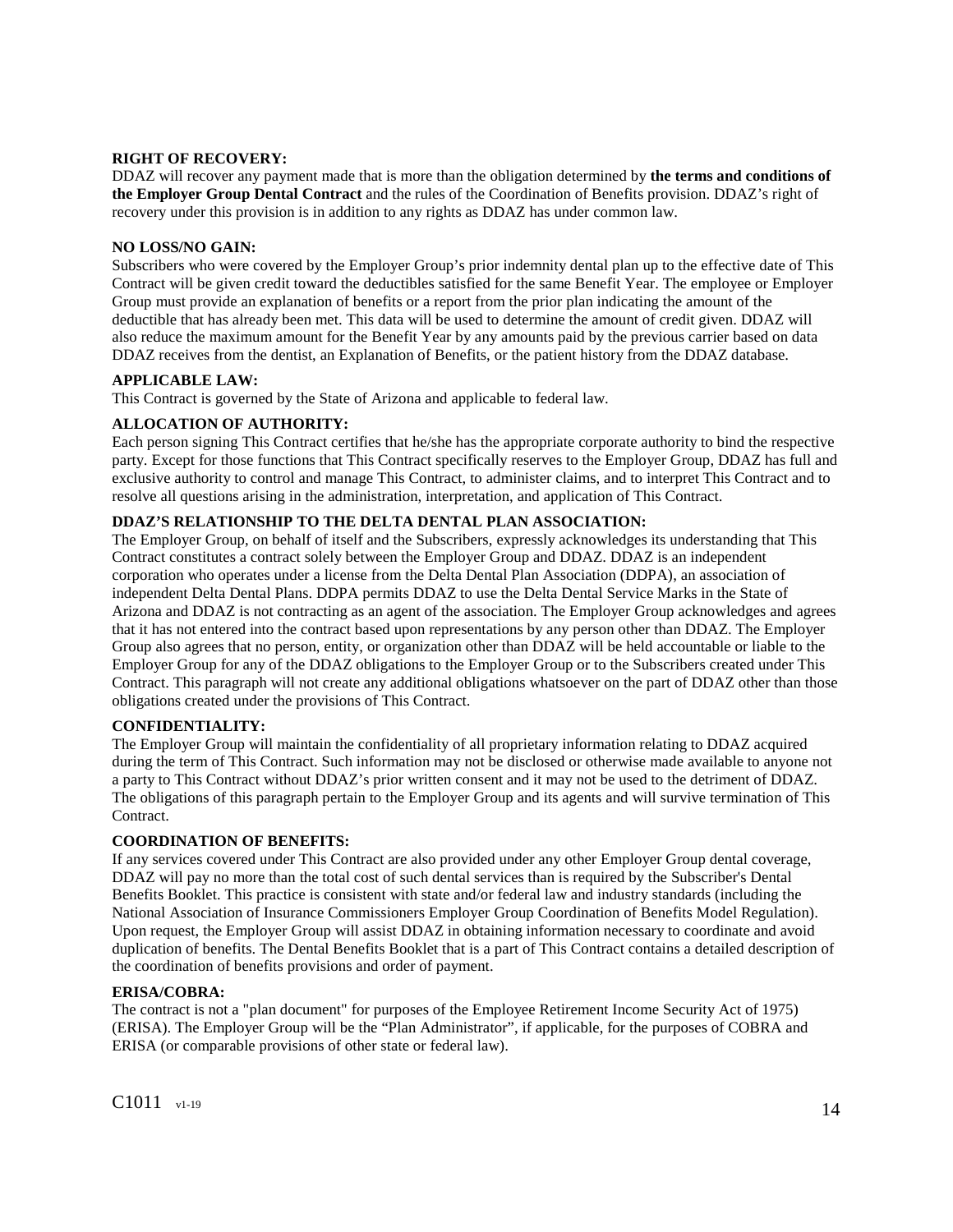#### **ERRORS:**

The Employer Group is liable for intentionally providing misleading, false, or inaccurate statements and for intentionally failing to provide adequate, accurate, and timely information to DDAZ under This Contract. DDAZ reserves the right to exercise all remedies available under law or equity, including the right to immediately terminate or rescind This Contract. If This Contract is rescinded, DDAZ reserves the right to recover from the Employer Group any amounts paid on behalf of the Employer Group and/or Subscribers.

To the extent permitted by applicable law, Subscribers are individually liable for intentionally misleading, false, or inaccurate statements or omissions of information they are individually obligated to provide to the Employer Group and/or DDAZ. DDAZ reserves the right to rescind the Subscriber's coverage in the event of a fraudulent or otherwise intentional material misrepresentation, in which case DDAZ also reserves the right to recover any amounts paid on behalf of the Subscriber. The Employer Group remains liable if the Subscriber provides the information to the Employer Group and the Employer Group intentionally fails to timely provide it to DDAZ.

Unintentional clerical errors, omissions or delays in providing dates or relevant information do not invalidate coverage that otherwise would have been in force. Unintentional errors, omissions, or delays do not allow a Subscriber to have coverage he or she would not have been entitled to, or to continue coverage that otherwise would have been terminated. Upon discovery of such errors, omissions or delay, an equitable adjustment of charges and benefits will be made, and DDAZ reserves the right to recover for overpayments made as a result of such errors, omissions, or delays.

#### **NOTICE:**

All notices and other communications to DDAZ from the Employer Group must be in writing, served or delivered to the address listed on the signature page of this contract. The parties may change the address of record by notifying the other party of the new address. Notice to the Broker/Agent/Consultant designated by the Employer Group will constitute notice to the Employer Group.

## **SEVERABILITY:**

During the term of This Contract, if any provisions of This Contract, including the Appendices, the Dental Benefits Booklet, Appeals Packet (if applicable) and Master Application are determined by a court of competent jurisdiction to be invalid or unenforceable, then that provision will be null and void. This Contract will be construed and enforced as if the provision had never been a part of it; the remaining provisions of This Contract will remain in full force and effect.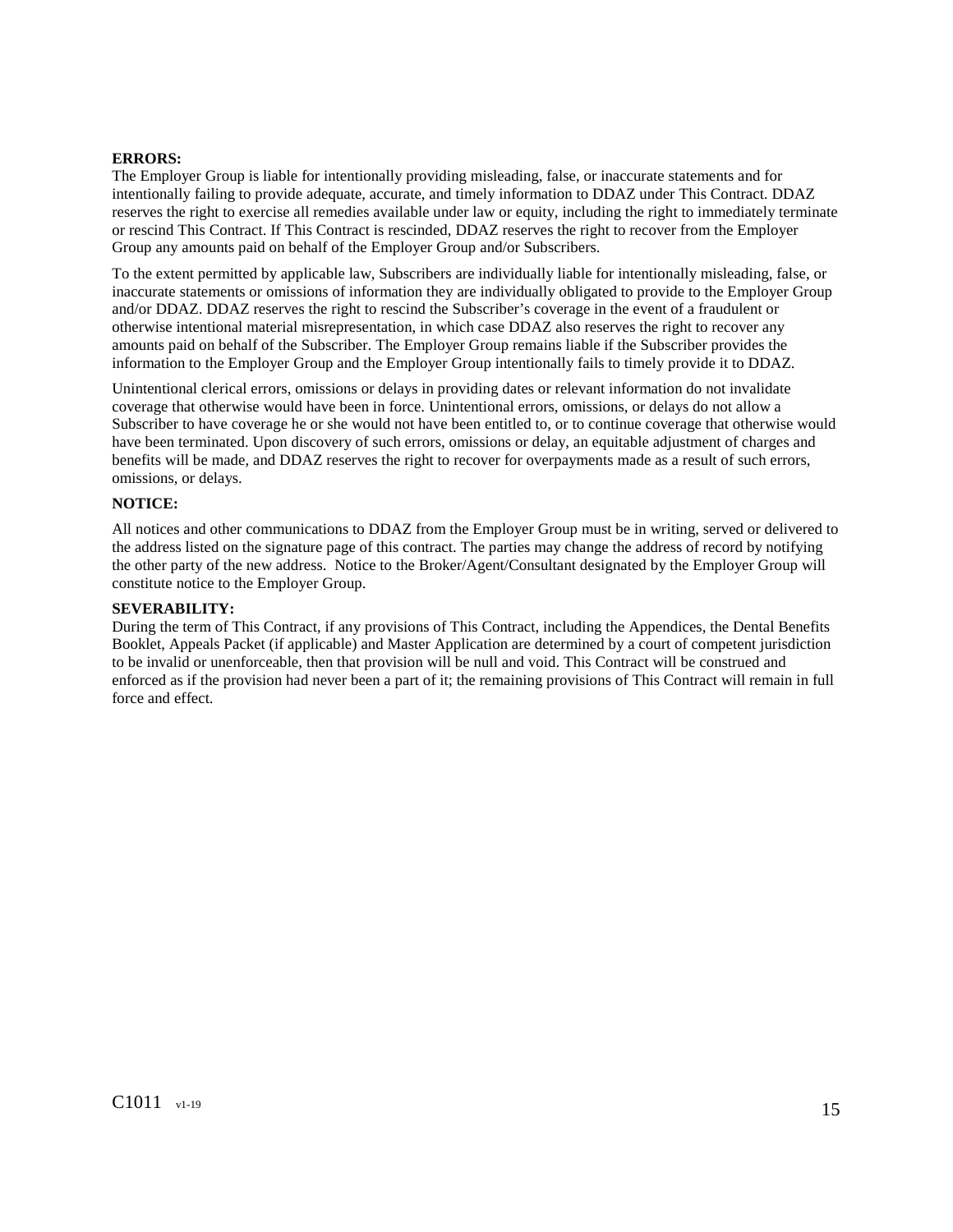# **APPENDIX A Delta Dental PPO plus Premier Buy Up Plan**

## **DELTA DENTAL OF ARIZONA Employer Group Dental Contract**

## **GROUP NAME:** Sunnyside Unified School District #12

## **GROUP NUMBER:** 5291-000**01**

## **SUMMARY OF BENEFITS**

## **BENEFIT YEAR:** January 1 through December 31

Benefit Year means the annual period specified in the Employer Group Dental Contract for calculation of benefits, co-payment, and deductibles under This Contract*.*

## **CONTRACT YEAR:** September 1 through June 30

This is the period for which these Contract benefits apply.

## **DEDUCTIBLE**:

| <b>Delta Dental PPO Dentist</b> | <b>Delta Dental Premier Dentist</b> | <b>Non Contracted Dentist</b>     |
|---------------------------------|-------------------------------------|-----------------------------------|
| \$0 per Person, \$0 per Family  | \$50 per Person, \$150 per Family   | \$50 per Person, \$150 per Family |

## **CALENDAR YEAR BENEFIT MAXIMUM**:

| <b>Delta Dental PPO Dentist</b>      | <b>Delta Dental Premier Dentist</b>  | <b>Non Contracted Dentist</b>        |
|--------------------------------------|--------------------------------------|--------------------------------------|
| \$1,500 per Person, per Benefit Year | \$1,000 per Person, per Benefit Year | \$1,000 per Person, per Benefit Year |

#### **REFER TO THE DENTAL BENEFITS BOOKLET DESCRIPTION OF SERVICES FOR A MORE DETAILED DESCRIPTION INCLUDING LIMITATIONS AND EXCLUSIONS. BENEFITS SUBJECT TO ALL PROVISIONS, TERMS, & CONDITIONS OF THE EMPLOYER GROUP DENTAL CONTRACT.**

**\_\_\_\_\_\_\_\_\_\_\_\_\_\_\_\_\_\_\_\_\_\_\_\_\_\_\_\_\_\_\_\_\_\_\_\_\_\_\_\_\_\_\_\_\_\_\_\_\_\_\_\_\_\_\_\_\_\_\_\_\_\_\_\_\_\_\_\_\_\_\_\_\_\_\_\_\_\_\_\_\_\_\_\_\_\_\_\_\_\_\_\_\_** 

## **ROUTINE SERVICES (Deductible does not apply to these services)**

|      | Delta Dental PPO Dentist   Delta Dental Premier Dentist | <b>Non Contracted Dentist</b> |
|------|---------------------------------------------------------|-------------------------------|
| 100% | 80%                                                     | 80%                           |

**Diagnostic** 

- Exams, evaluations, or consultations (Twice in a Benefit Year).
- X-rays: Full Mouth/Panorex, or vertical bitewings (Once per three (3) fiscal years) Bitewing (Twice in a Benefit Year).

Preventive

- Topical Application of Fluoride (children to the age of eighteen (18) twice in a benefit year).
- Routine Cleanings (limited to twice in a benefit year), or one (1) difficult cleaning may be exchanged for one (1) routine cleaning, however, the difficult cleaning is limited to not more than once in a five (5) year period.
- Space Maintainers (For missing posterior primary (baby) teeth up to age fourteen (14).
- Sealants for children (Once in a two (2) year period for permanent molars and bicuspids up to age nineteen  $(19)$ .

C1011  $_{\rm v1-19}$  16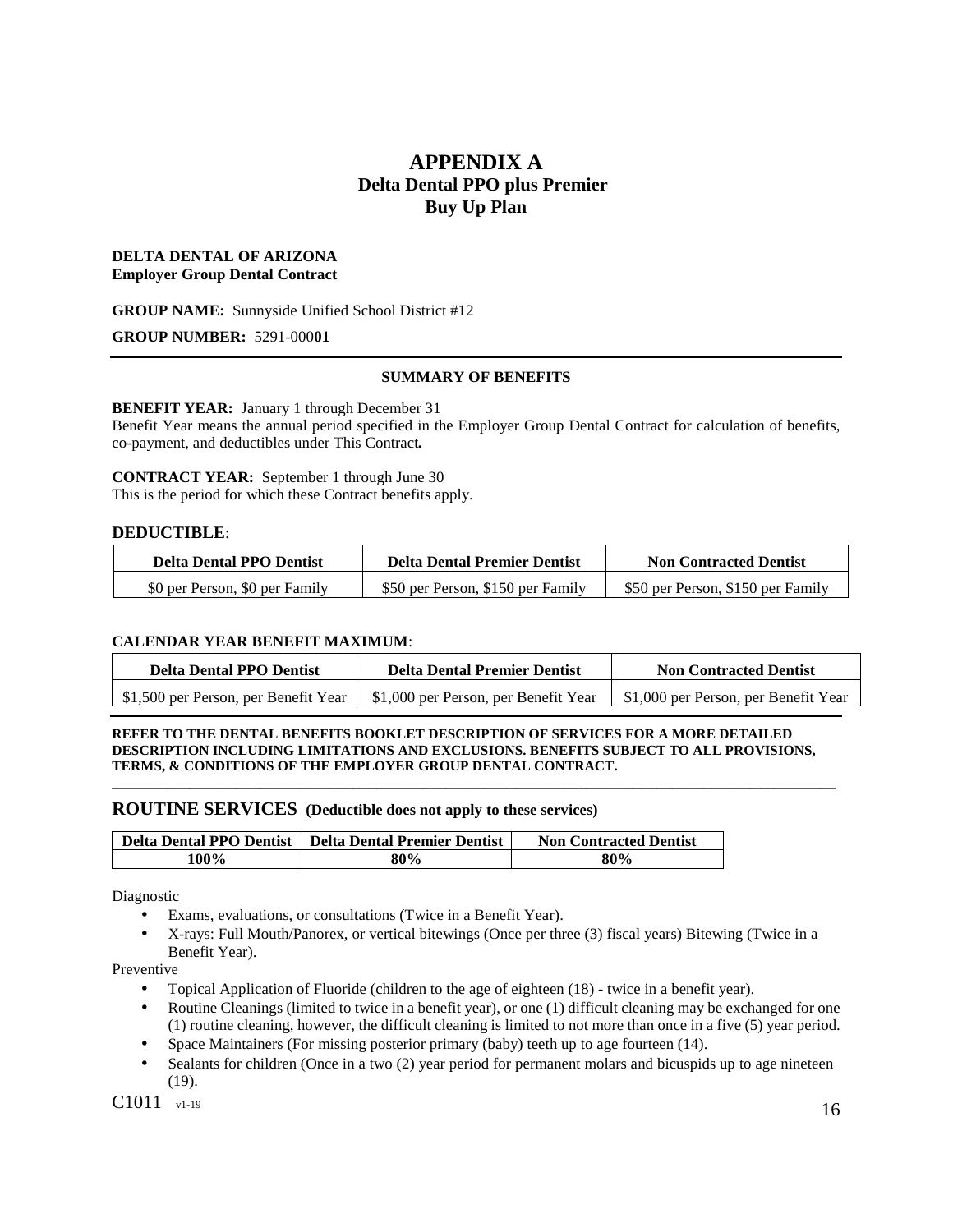## Other

- Screenings, including state or federally mandated screenings to determine an individual's need to be seen by a dentist for diagnosis (not more than two (2) times in a benefit year).
- Patient assessments (limited clinical inspection that is performed to identify possible signs of oral or systemic disease, malformation, or injury and the potential need for referral for diagnosis and treatment (not more than two (2) times in a benefit year).
- Collection and preparation of genetic sample material for laboratory analysis (allowed Once per lifetime).
- Consultations for interpretation of diagnostic image by a dentist not associated with the capture of the image (not more than Twice in a twelve (12) month period).
- Other consultations (not more than Twice in a twelve (12) month period).

## **BASIC SERVICES (Deductible does apply to these services)**

|     | Delta Dental PPO Dentist   Delta Dental Premier Dentist | <b>Non Contracted Dentist</b> |
|-----|---------------------------------------------------------|-------------------------------|
| 80% | 60%                                                     | 60%                           |

Restorative

- Fillings consisting of silver amalgam; and in the case of front teeth only, composite tooth color fillings (Once per tooth surface in a two (2) year period).
- Stainless Steel Crowns

Oral Surgery

- Extractions and Surgical Procedures including pre and post treatment care.
- General Anesthesia and Intravenous Sedation/Analgesia As stated in the Covered Dental Services section of this benefit booklet.

## Periodontics

• Treatment of Gum Disease (Non-surgical-once every two (2) years/Surgical once every three (3) years). Endodontics

• Additional endodontic procedures, such as retreatment, (limited to once in a three (3) year period).

• Root Canal Treatment (Permanent Teeth); Pulpotomy (Primary (baby) Teeth) once per tooth per lifetime. Emergency (Palliative Treatment)

• Emergency treatment for the relief of pain.

Bridge and Denture Repair

Repair of such appliances to their original condition including relining of dentures.

## **MAJOR SERVICES (Deductible does apply to these services)**

|     | Delta Dental PPO Dentist   Delta Dental Premier Dentist | <b>Non Contracted Dentist</b> |
|-----|---------------------------------------------------------|-------------------------------|
| 50% | 40%                                                     | 40%                           |

Restorative

• Cast Crowns - Onlays (five (5) year waiting period for replacement last performed).

Prosthodontics

- Bridges -Does not provide for lost, misplaced, or stolen bridges or dentures. (Five (5) year waiting period for replacement last performed).
- Complete Dentures Does not provide for lost, misplaced, or stolen bridges or dentures. (Five (5) year waiting period for replacement last performed).
- Implants are only a benefit to replace a single missing tooth once in a Five (5) year interval from the date the procedure was last performed.

C1011  $_{\rm v1-19}$  17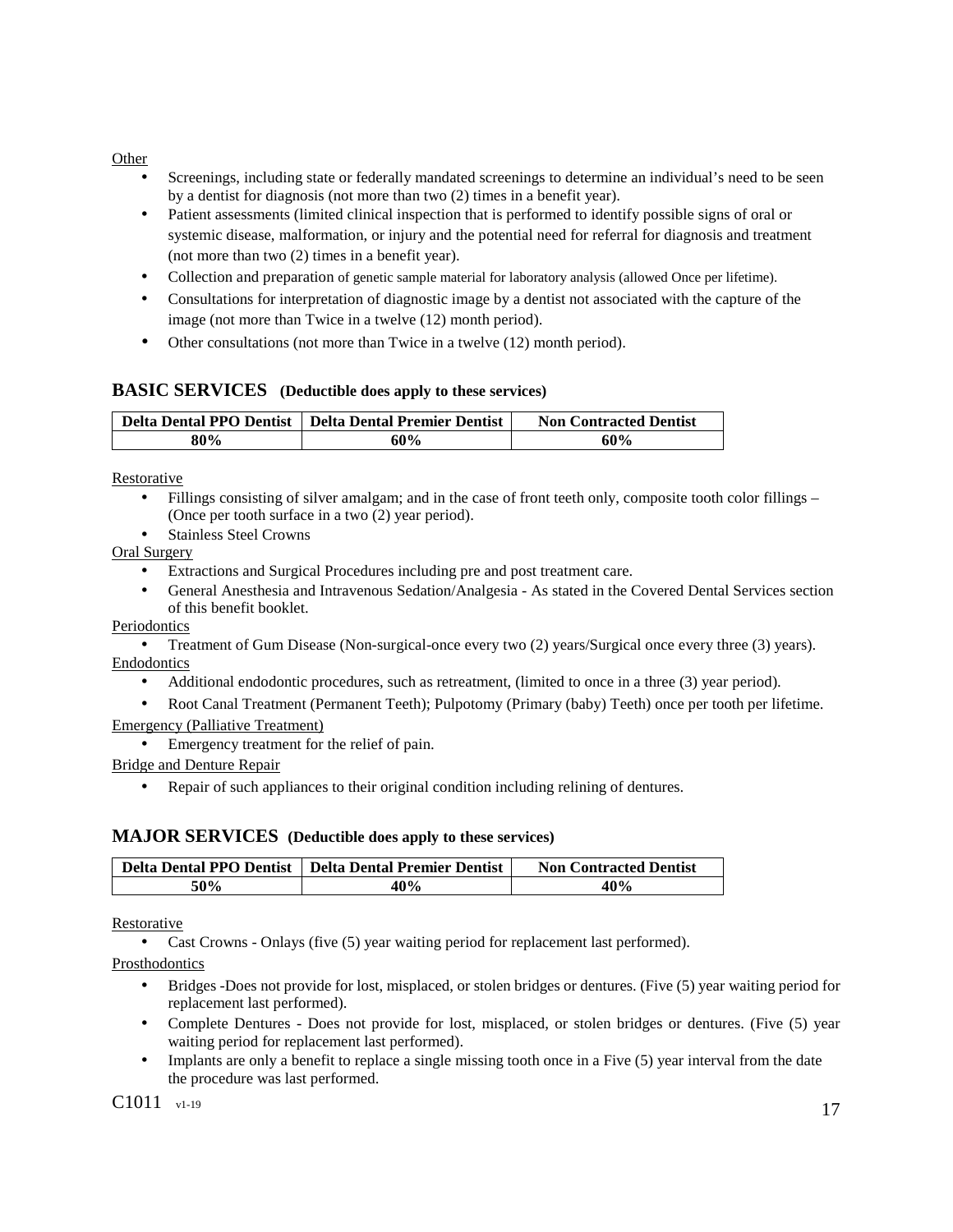• Partial Dentures - Does not provide for lost, misplaced, or stolen bridges or dentures. (Five (5) year waiting period for replacement last performed).

Other

- Local chemotherapeutic agents.
- Cleaning and inspection of a removable appliance (allowed Once in a six (6) month period).

#### **Predetermination recommended for services over \$250**

## **ORTHODONTIC SERVICES (Deductible does not apply to these services)**

| <b>Delta Dental PPO Dentist</b> | <sup>1</sup> Delta Dental Premier Dentist | <b>Non Contracted Dentist</b> |
|---------------------------------|-------------------------------------------|-------------------------------|
| 50%                             | 50%                                       | 50%                           |

**ORTHODONTICS:** The program will pay 50% of the Orthodontic Services for adults and child(ren) age eight (8) and older. Benefits are limited to a maximum of **\$1,000** per lifetime of the patient payable in two (2) payments. An initial payment will be made after review of the plan of care for orthodontic services and upon either insertion of the appliance or upon initial banding. The initial banding date is considered the date of service for orthodontic services. The second payment will be made one year after the insertion or banding date if the patient has current eligibility. Payments will be discontinued if treatment ceases for any reason including discharge from treatment by the dentist for non-compliance.

Orthodontic benefits include metal brackets and do not include removable or fixed appliances therapy to control harmful habits or orthognathic surgery. When the subscriber chooses an alternative treatment, such as ceramic or sublingual brackets, the Subscriber is responsible for the additional charges beyond those paid or allowed by DDAZ. DDAZ will make payment based on the allowance for the less expensive procedure provided that the less expensive procedure meets the accepted standards of dental treatment. DDAZ's decision does not commit the patient to the less expensive procedure. However, if the patient and the dentist choose the more expensive procedure, the Subscriber is responsible for the additional charges beyond those paid or allowed by DDAZ. Any treatment planned before the initial date of service to last more than 30 months is an alternative treatment for which the subscriber is responsible for the additional charges beyond those paid or allowed by DDAZ. This maximum is separate from the benefit year maximum for your other dental benefits.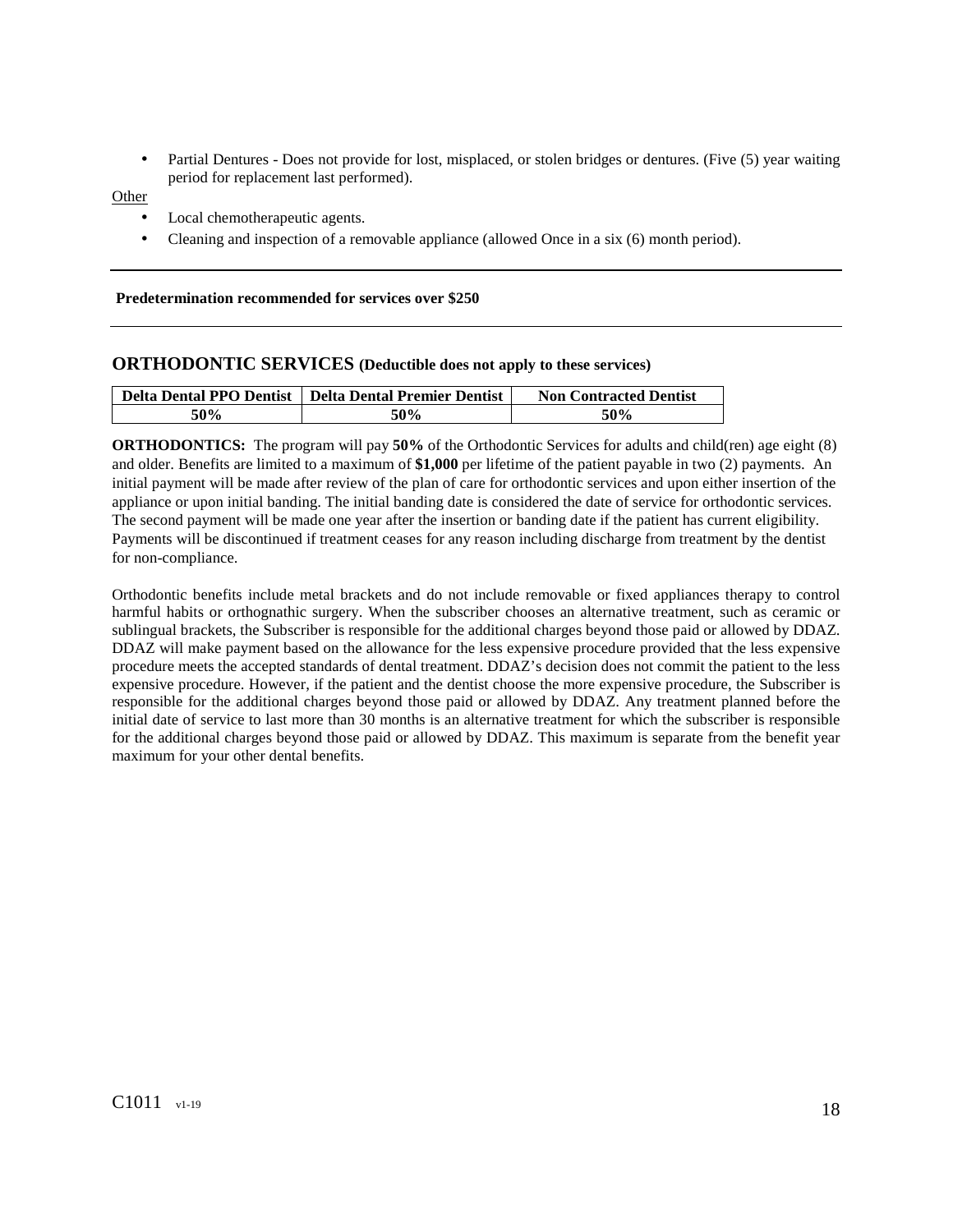# **APPENDIX A Delta Dental PPO plus Premier Base Plan**

## **DELTA DENTAL OF ARIZONA Employer Group Dental Contract**

**GROUP NAME:** Sunnyside Unified School District #12

#### **GROUP NUMBER:** 5291-000**02**

## **SUMMARY OF BENEFITS**

**BENEFIT YEAR:** January 1 through December 31

Benefit Year means the annual period specified in the Employer Group Dental Contract for calculation of benefits, co-payment, and deductibles under This Contract*.*

**CONTRACT YEAR:** September 1 through June 30 This is the period for which these Contract benefits apply.

**DEDUCTIBLE**: \$50 per Person, \$150 per Family

**CALENDAR YEAR BENEFIT MAXIMUM**: \$1,000 per Person, per Benefit Year

**REFER TO THE DENTAL BENEFITS BOOKLET DESCRIPTION OF SERVICES FOR A MORE DETAILED DESCRIPTION INCLUDING LIMITATIONS AND EXCLUSIONS. BENEFITS SUBJECT TO ALL PROVISIONS, TERMS, & CONDITIONS OF THE EMPLOYER GROUP DENTAL CONTRACT.**

**\_\_\_\_\_\_\_\_\_\_\_\_\_\_\_\_\_\_\_\_\_\_\_\_\_\_\_\_\_\_\_\_\_\_\_\_\_\_\_\_\_\_\_\_\_\_\_\_\_\_\_\_\_\_\_\_\_\_\_\_\_\_\_\_\_\_\_\_\_\_\_\_\_\_\_\_\_\_\_\_\_\_\_\_\_\_\_\_\_\_\_\_\_** 

#### **ROUTINE SERVICES (Deductible does not apply to these services)**

|      | Delta Dental PPO Dentist   Delta Dental Premier Dentist | <b>Non Contracted Dentist</b> |
|------|---------------------------------------------------------|-------------------------------|
| 100% | 80%                                                     | 80%                           |

Diagnostic

- Exams, evaluations, or consultations (Twice in a Benefit Year).
- X-rays: Full Mouth/Panorex, or vertical bitewings (Once per three (3) fiscal years) Bitewing (Twice in a Benefit Year).

Preventive

- Topical Application of Fluoride (children to the age of eighteen (18) twice in a benefit year).
- Routine Cleanings (limited to twice in a benefit year), or one (1) difficult cleaning may be exchanged for one (1) routine cleaning, however, the difficult cleaning is limited to not more than once in a five (5) year period.
- Space Maintainers (For missing posterior primary (baby) teeth up to age fourteen (14).
- Sealants for children (Once in a two (2) year period for permanent molars and bicuspids up to age nineteen (19).

Other

- Screenings, including state or federally mandated screenings to determine an individual's need to be seen by a dentist for diagnosis (not more than two (2) times in a benefit year).
- Patient assessments (limited clinical inspection that is performed to identify possible signs of oral or systemic disease, malformation, or injury and the potential need for referral for diagnosis and treatment (not more than two (2) times in a benefit year).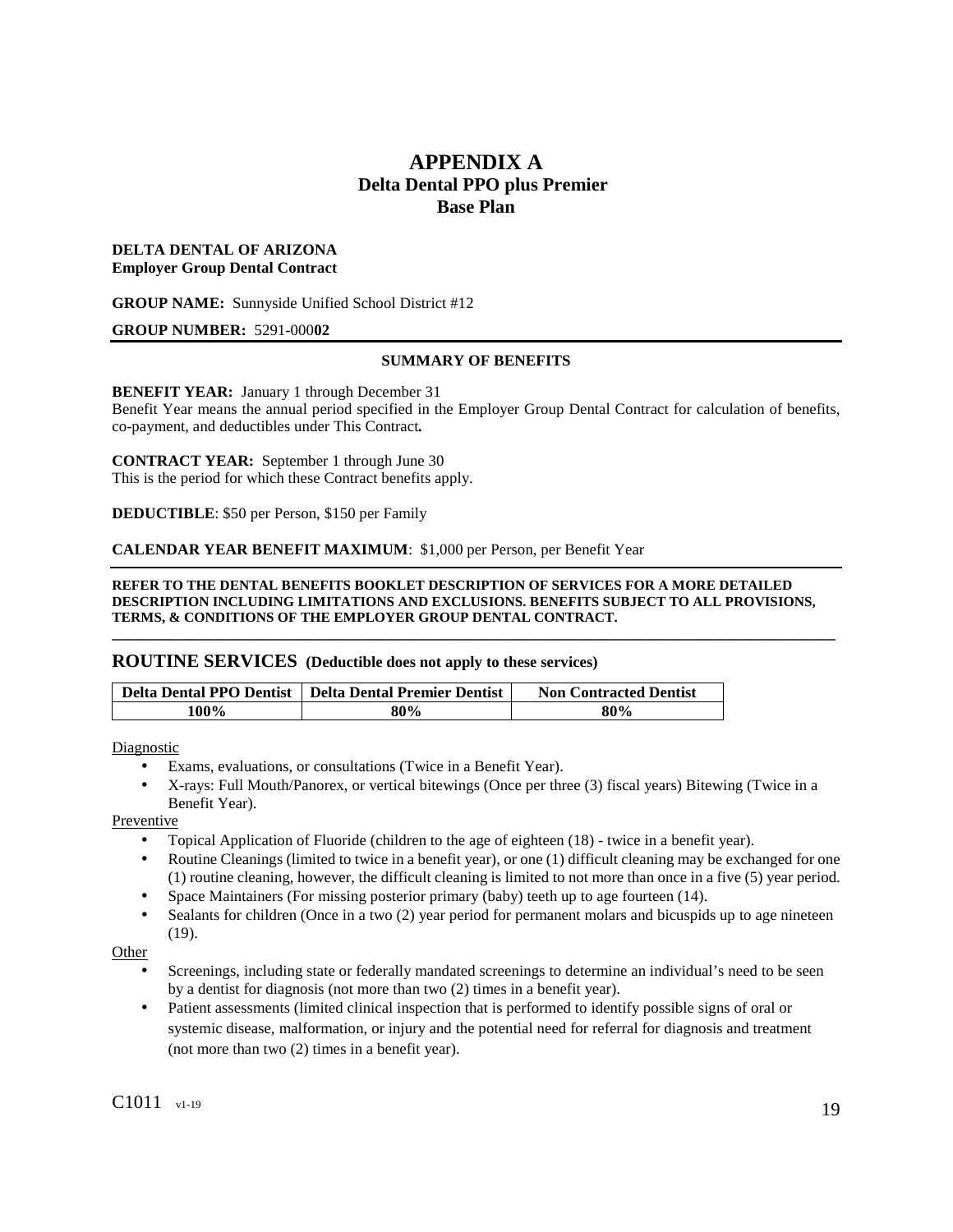- Collection and preparation of genetic sample material for laboratory analysis (allowed Once per lifetime).
- Consultations for interpretation of diagnostic image by a dentist not associated with the capture of the image (not more than Twice in a twelve (12) month period).
- Other consultations (not more than Twice in a twelve (12) month period.

## **BASIC SERVICES (Deductible does apply to these services)**

|     | Delta Dental PPO Dentist   Delta Dental Premier Dentist | <b>Non Contracted Dentist</b> |
|-----|---------------------------------------------------------|-------------------------------|
| 80% | 60%                                                     | 60%                           |

Restorative

- Fillings consisting of silver amalgam; and in the case of front teeth only, composite tooth color fillings (Once per tooth surface in a two (2) year period).
- Stainless Steel Crowns

Oral Surgery

- Extractions and Surgical Procedures including pre and post treatment care.
- General Anesthesia and Intravenous Sedation/Analgesia As stated in the Covered Dental Services section of this benefit booklet.

## Periodontics

- Treatment of Gum Disease (Non-surgical-once every two (2) years/Surgical once every three (3) years). **Endodontics** 
	- Additional endodontic procedures, such as retreatment, (limited to once in a three (3) year period).
- Root Canal Treatment (Permanent Teeth); Pulpotomy (Primary (baby) Teeth) once per tooth per lifetime. Emergency (Palliative Treatment)
	- Emergency treatment for the relief of pain.

Bridge and Denture Repair

• Repair of such appliances to their original condition including relining of dentures.

# **MAJOR SERVICES (Deductible does apply to these services)**

| <b>Delta Dental PPO Dentist</b> | Delta Dental Premier Dentist | <b>Non Contracted Dentist</b> |
|---------------------------------|------------------------------|-------------------------------|
| 50%                             | 40%                          | 40%                           |

Restorative

• Cast Crowns - Onlays (five (5) year waiting period for replacement last performed).

Prosthodontics

- Bridges -Does not provide for lost, misplaced, or stolen bridges or dentures. (Five (5) year waiting period for replacement last performed).
- Complete Dentures Does not provide for lost, misplaced, or stolen bridges or dentures. (Five (5) year waiting period for replacement last performed).
- Implants are only a benefit to replace a single missing tooth once in a Five (5) year interval from the date the procedure was last performed.
- Partial Dentures Does not provide for lost, misplaced, or stolen bridges or dentures. (Five (5) year waiting period for replacement last performed).

Other

- Local chemotherapeutic agents.
- Cleaning and inspection of a removable appliance (allowed Once in a six (6) month period).

C1011  $_{\rm v1-19}$  20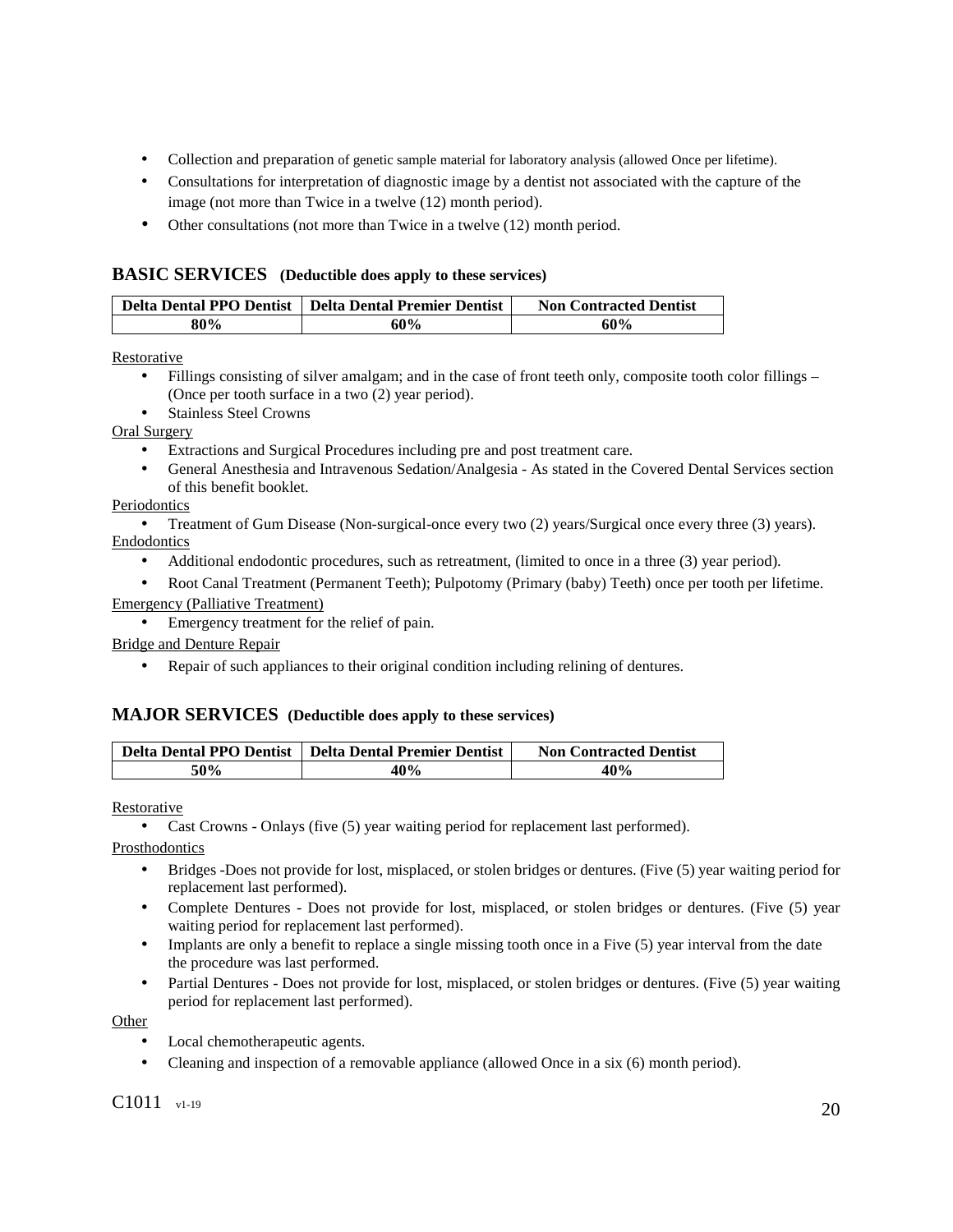**Predetermination recommended for services over \$250** 

**ORTHODONTIC SERVICES – Not Covered**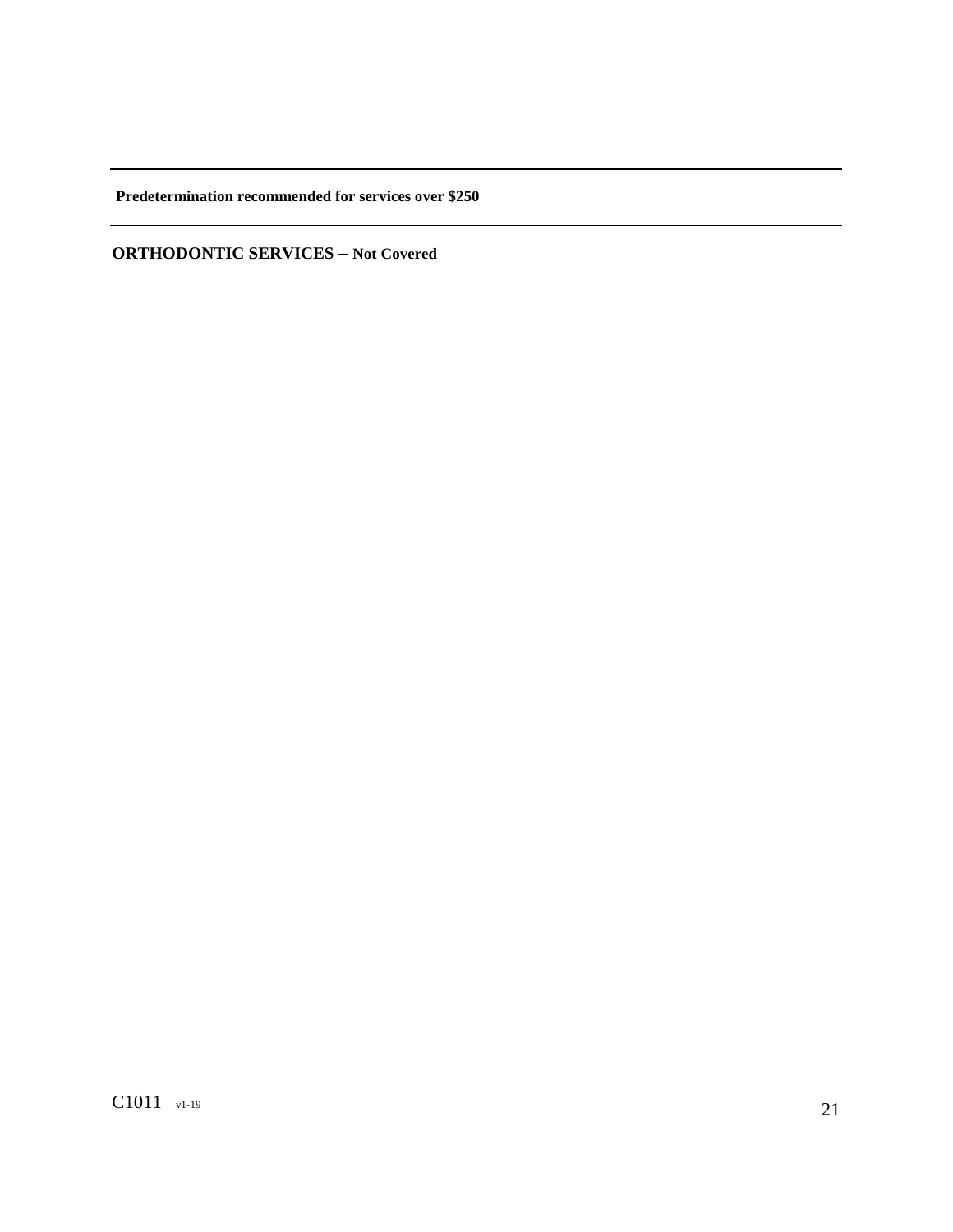# **APPENDIX B**

**Delta Dental of Arizona Employer Group Dental Contract** 

**Summary of Contractual Components Group Name:** Sunnyside Unified School District #12 **Group Number:** 5291

**Contract Effective Date:** September 1, 2019

**Benefit Year:** January 1 through December 31

**Premium Tax Status**: Exempt

Eligibility Waiting Period is waived on initial enrollment of the group

**Employer Contribution Amount:** Employee: 0% Dependent: 0%

**Participation Requirement:** Employee: 22% of all eligible employees

**Eligible Employees Definition**: As defined by Employer Group

**Eligibility Waiting Period:** As defined by Employer Group

## **Special Out-of-Network Dentist Reimbursement (80th percentile):**

When the dentist is non-contracted, member claims will be paid off the Non-Participating Dentist Table of Allowance. The payment for treatment will be based on the lesser of the billed charges or the Non-Participating Dentist Table of Allowance for the state in which services are rendered. The member will be required to pay the difference between the billed amount and the Non-Participating Dentist Table of Allowance.

#### **Domestic Partners Definition**

A domestic partner is either:

A. A person with whom the Subscriber has registered a domestic partner with a governmental entity that provides for such registration, and who has signed jointly with the Subscriber a notarized affidavit of such registration which can be made available to DDAZ upon request; or

B. A person of the same or opposite sex who:

- 1. Shares a permanent residence with the Subscriber;
- 2. Has resided with the Subscriber for no less than one (1) year;
- 3. Is no less than eighteen (18) years of age;

4. Is financially interdependent with the Subscriber and has proven such interdependency providing documentation of at least two (2) of the following arrangements: common ownership of real property, or common leasehold interest in such property, common ownership of a motor vehicle, a joint bank account or joint credit account, designation as a beneficiary for life insurance or retirement benefits or under a partner's will; assignments of a durable power of attorney or health care power of attorney; or such proof as is considered by DDAZ to be sufficient to establish financial interdependency under the circumstances of a particular case;

5. Is not a blood relative any closer than would prohibit legal marriage.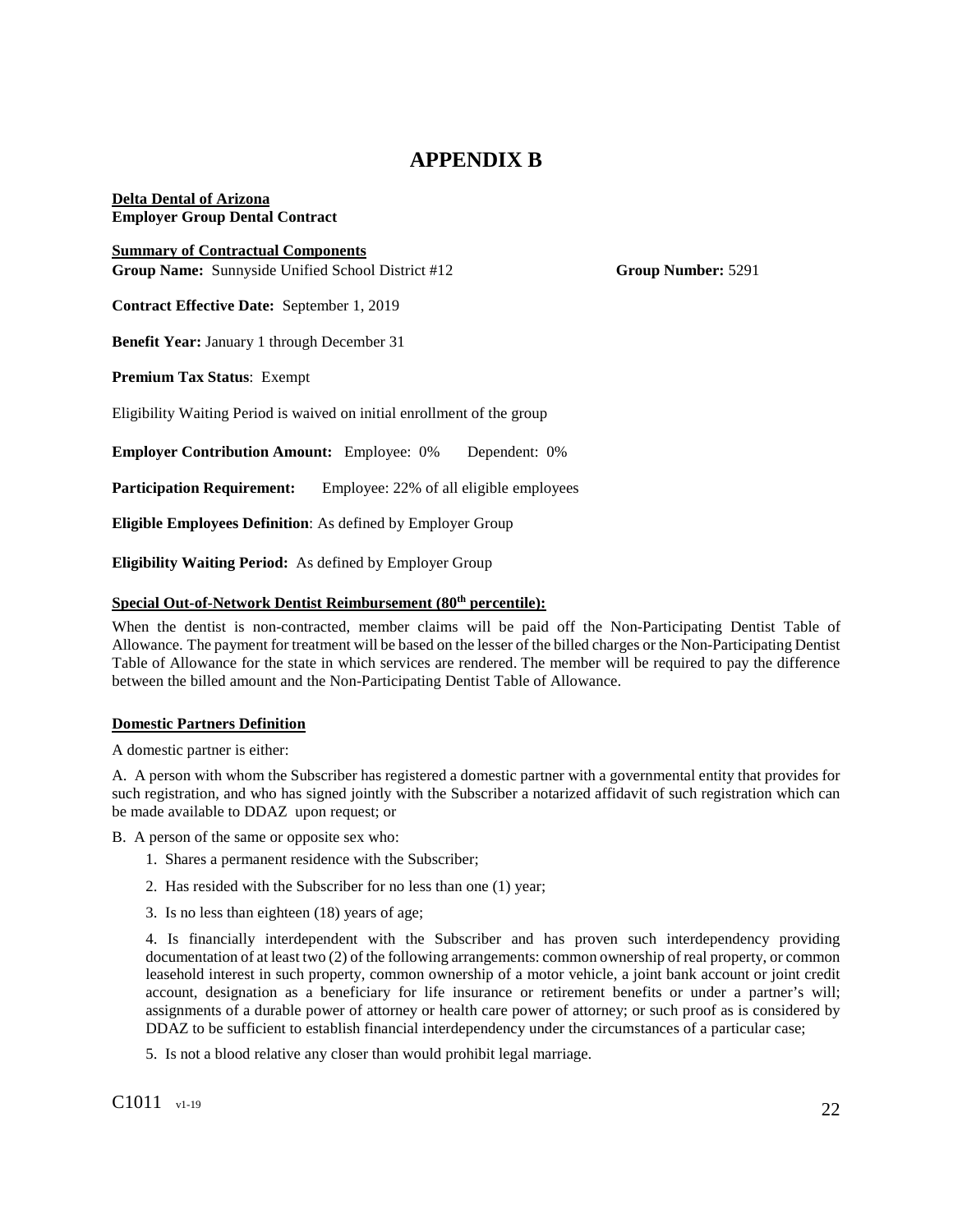## **Domestic Partner Eligibility**

A Domestic Partner (along with his or her Dependents) is a Dependent, as long as neither the Subscriber nor his/her Domestic Partner:

- A. Has signed a Domestic Partner affidavit or declaration with any other person within twelve (12) months prior to designating the other as a Domestic Partners; or
- B. Is currently legally married to another person.

#### **Dependent Age Limits:** 26

## **Termination of Coverage:**

Coverage ends at the end of the month that the Subscriber and/or dependent is no longer eligible.

## **Premium Rates:**

Rates for the period of September 1, 2019 through June 30, 2020 will be:

| Delta Dental PPO plus Premier (Buy-Up Plan) | Delta Dental PPO plus Premier (Base Plan) |
|---------------------------------------------|-------------------------------------------|
| \$33.46 Employee                            | \$27.64 Employee                          |
| \$55.76 Employee plus spouse                | \$46.06 Employee plus spouse              |
| $$51.68$ Employee plus child(ren)           | $$42.70$ Employee plus child(ren)         |
| \$73.94 Employee plus family                | \$61.08 Employee plus family              |

The above rates are guaranteed for the initial coverage period and the following 10 months contract period for a total of twenty-four (22) months.

Maximum rate increase for the  $2<sup>nd</sup>$  year renewal (July 1, 2022) not to exceed 6.5%

**Renewal Notification:** 240 Days prior to renewal effective date

**Reports**: Premium, Claims and Enrollment – Monthly